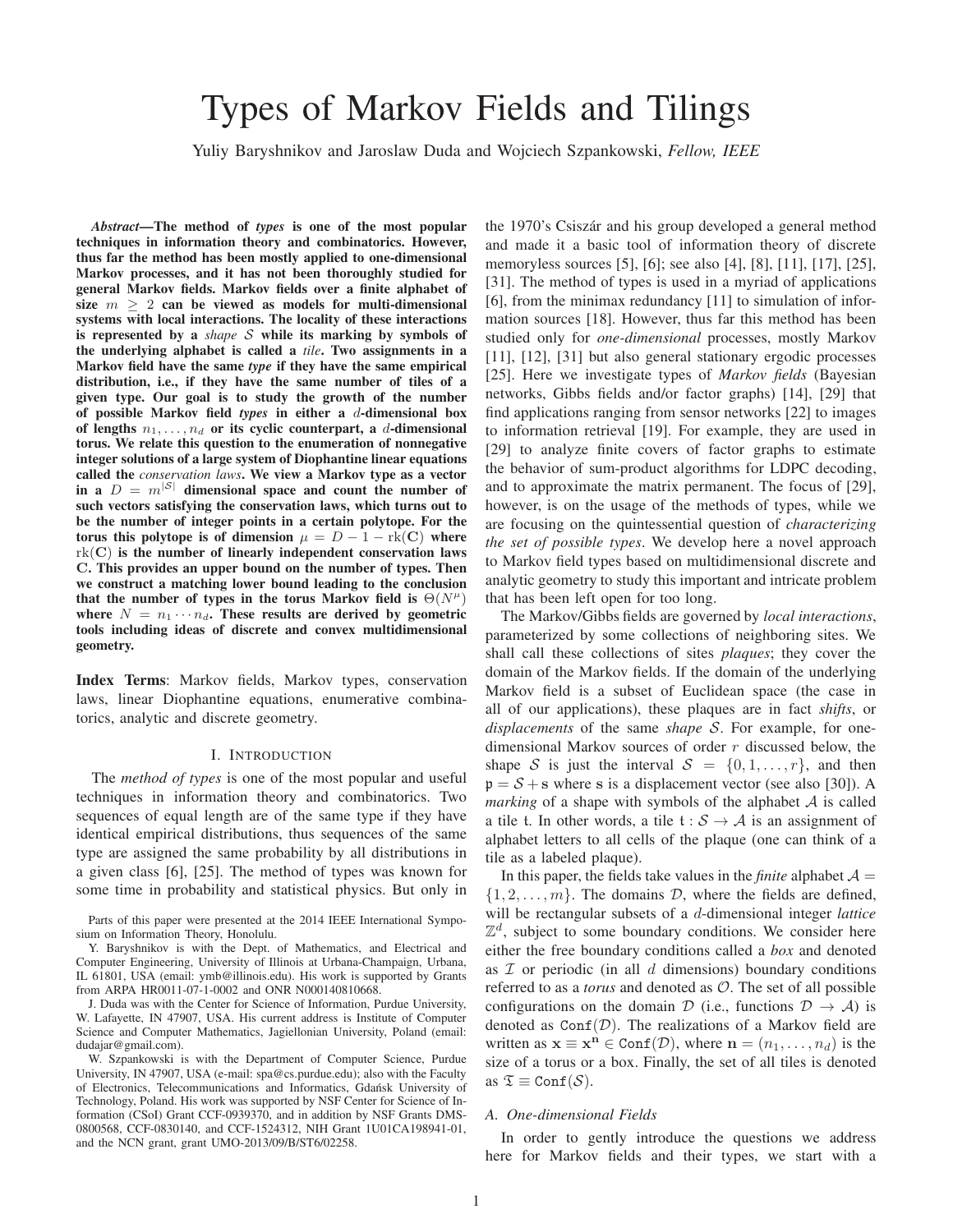one-dimensional Markov chain over a finite alphabet  $A =$  $\{1, 2, \ldots, m\}$ . Let us write  $\mathbf{x}^n = x_1 \ldots x_n \in \mathcal{A}^n$  for a sequence of length  $n$  generated by a Markov source. For Markov sources of order  $r = 1$  we have two equivalent representations for the probability  $P(\mathbf{x}^n)$  of  $\mathbf{x}^n$ :

$$
\mathbf{P}(\mathbf{x}^n) = \mathbf{P}(x_1) \prod_{i=2}^n \mathbf{P}(x_i | x_{i-1}) =
$$
  
=  $\mathbf{P}(x_1) \prod_{(i,j) \in \mathcal{A}^2} p_{ij}^{\mathbf{T}(ij)}, \qquad \sum_{x_1} \mathbf{P}(x_1) = 1,$ 

where  $p_{ij}$  is the transition probability from  $i \in \mathcal{A}$  to  $j \in \mathcal{A}$ , and the frequency count  $\mathbf{T}(ij)$  is the number of pairs  $(ij)$  in the sequence  $x^n$ . If we denote  $t = (ij)$  and  $\mathfrak{T} = \mathcal{A}^2$ , then the previous equation can be written as

$$
\mathbf{P}(\mathbf{x}^n) = \mathbf{P}(x_1) \prod_{\mathfrak{t} \in \mathfrak{T}} p_{\mathfrak{t}}^{\mathbf{T}(\mathfrak{t})}.
$$
 (1)

Similarly, for one-dimensional Markov sources of order  $r$  we have

$$
\mathbf{P}(\mathbf{x}^{n}) = \mathbf{P}(x_{1}^{r}) \prod_{i=r+1}^{n} \mathbf{P}(x_{i}|x_{i-1}...x_{i-r}) =
$$

$$
= \mathbf{P}(x_{1}^{r}) \prod_{t \in \mathfrak{T}} p_{t}^{\mathbf{T}^{(t)}}, \qquad \sum_{x_{1}^{r}} \mathbf{P}(x_{1}^{r}) = 1, \tag{2}
$$

where  $\mathfrak{t} = (i_1, \ldots, i_{r+1}) \in \mathfrak{T} := \mathcal{A}^{r+1}$  and  $\mathbf{T}(\mathfrak{t})$  counts the appearances of  $t$  in  $x^n$ . In just introduced notation, we have in this case  $S = \{0, 1, \ldots, r\}$ , plaque  $\mathfrak{p} = S + \mathfrak{s}$ , and  $|\mathfrak{T}| =$  $m^{r+1}$ , where s is a displacement vector.

#### *B. Gibbs Distributions*

It is well known that the distribution  $P(x)$  of a Markov field x can be rewritten as a Gibbs distribution

$$
\mathbf{P}(\mathbf{x}) = Z^{-1} \prod_{\mathfrak{p}} \mathbf{w}(\mathbf{x} | \mathfrak{p}),\tag{3}
$$

where w is a *weight* – a (nonnegative) function (or equivalently vector) on configurations of plaques (shape  $S$  shifted to some position), and  $x|_p$  is a restriction of x to p. The normalization factor Z is the *Gibbs partition function*

$$
Z = \sum_{\mathbf{x}} \prod_{\mathfrak{p}} \mathbf{w}(\mathbf{x}|_{\mathfrak{p}}).
$$
 (4)

Observe that (3) is an instance of the Hammersley–Clifford Theorem [20].

In the case when all the plaques have the same shape and the weights are *translation invariant* (i.e., the weight  $w(x|p)$ ) depends only on the restriction  $t = x|_{p}$ , but not on the position of the plaque), the product in (4) can be rewritten as

$$
\prod_{\mathfrak{p}} w(x|_{\mathfrak{p}}) = w^{\mathbf{T}},\tag{5}
$$

where  $\mathbf{w} = (w_{\mathbf{x}_1}, \dots, w_{\mathbf{x}_K})$  for some K is the vector of weights, with the convention that  $\mathbf{a}^{\mathbf{b}} = \prod_{k} a_{k}^{b_{k}}$  for two vectors  $\mathbf{a} = (a_1, \dots, a_K)$ ,  $\mathbf{b} = (b_1, \dots, b_K)$ . Here, the vector  $T = {T(t)}_{t \in \mathcal{I}}$  is the *type* of the configuration x, i.e., the number of the plaques  $\mathfrak p$  (obtained by shifting the shape  $\mathcal S$ ) for which the restriction  $x|_p$  is the same as t.

Observe that the partition function (4) can be rewritten as

$$
Z = \sum_{\mathbf{T}} M(\mathbf{T}) \mathbf{w}^{\mathbf{T}},\tag{6}
$$

where the summation is over all *types* T, that is, the vector of numbers  $\{T(t)\}_{t\in\mathcal{I}}$  of plaques  $p = s + S$  such that the restriction of the configuration x to p has the labeling t, and  $M(T)$  is the number of configurations  $x \in \text{Conf}(\mathcal{O})$  (or in  $\text{Conf}(\mathcal{I})$ ) having the type **T**. This reformulation (6) allows one to decouple the effects of the weights w and combinatorics of the model encoded by the shape of the domain  $\mathcal O$  or  $\mathcal I$ , and the shape of the plaques  $S$ .

# *C. Counting the Types*

The preceding discussion leads naturally to the following two questions:

- 1) For a given type, i.e., for the collection of counts  $\{T(t)\}_{t\in\mathcal{I}}$ , how many fields  $x^n$  realize it (i.e., what is  $M(T)$  for a given type T)?
- 2) How many *distinct types* are there, that is, what is the size of the set of types **T** for which  $M(T) > 0$ ?

In the language of Markov sources, the types  $\{T(t)\}_{t\in\mathcal{I}}$ , as we define them, specialize to the familiar *Markov types*: for a one-dimensional Markov source, the type just encodes the number of times the transition  $i \rightarrow j$   $(i, j \in A)$  is observed in a sequence. We should point out that the condition that a given type can be observed in a Markov trajectory is equivalent to a certain multigraph representing it to be *Eulerian*, as discussed in  $[12]$ . The question, for a given Eulerian type  $T$  to determine the number of trajectories having this type is, in our notation, the question of finding  $M(\mathbf{T})$ .

These two problems (i.e., number of sequences of a given type and number of types) were studied quite extensively in the past for one-dimensional Markov sources. The number of sequences of a given Markov type was first addressed by Whittle [31] and then re-established by analytic method in [11]. A precise evaluation of the number of Markov types was recently presented in [12] (see also [17] for tree models).

In this paper, we address a more general, and much harder problem: the *enumeration of Markov field types* (i.e., the number of distinct empirical distributions of tile counts), that can be realized by a "trajectory"  $x \in \text{Conf}(\mathcal{O})$ . Let us be more precise. For dimension  $d \in \mathbb{N}$ , let  $\mathbf{n} = (n_1, n_2, \dots, n_d)$ and  $N := n_1 \cdot n_2 \cdot \ldots \cdot n_d$ . Define the box  $\mathcal{I}_n = I_{n_1} \times$  $I_{n_2} \times \ldots \times I_{n_d} \subset \mathbb{Z}^d$  with  $I_n := \{0, 1, \ldots, n-1\}$  on which the underlying Markov field is defined. We mostly work here with the *rectangular torus*, i.e., the fields on  $\mathbb{Z}^d$  subject to n-periodic boundary conditions (see Figure 1). Our results remain valid for the general case, where the periodicity lattice is not necessarily rectangular. In the 1-dimensional (1D) case analyzed in [12] these periodic conditions translate into the *cyclic sequences* of symbols in  $A$ , that is, sequences  $x^n$  in which  $x_{k+n} = x_k$ .

Now, the *tile count*, or *type* of the field x is a function  $T : \mathfrak{T} \to \mathbb{N}$  counting how often each tile occurs in the field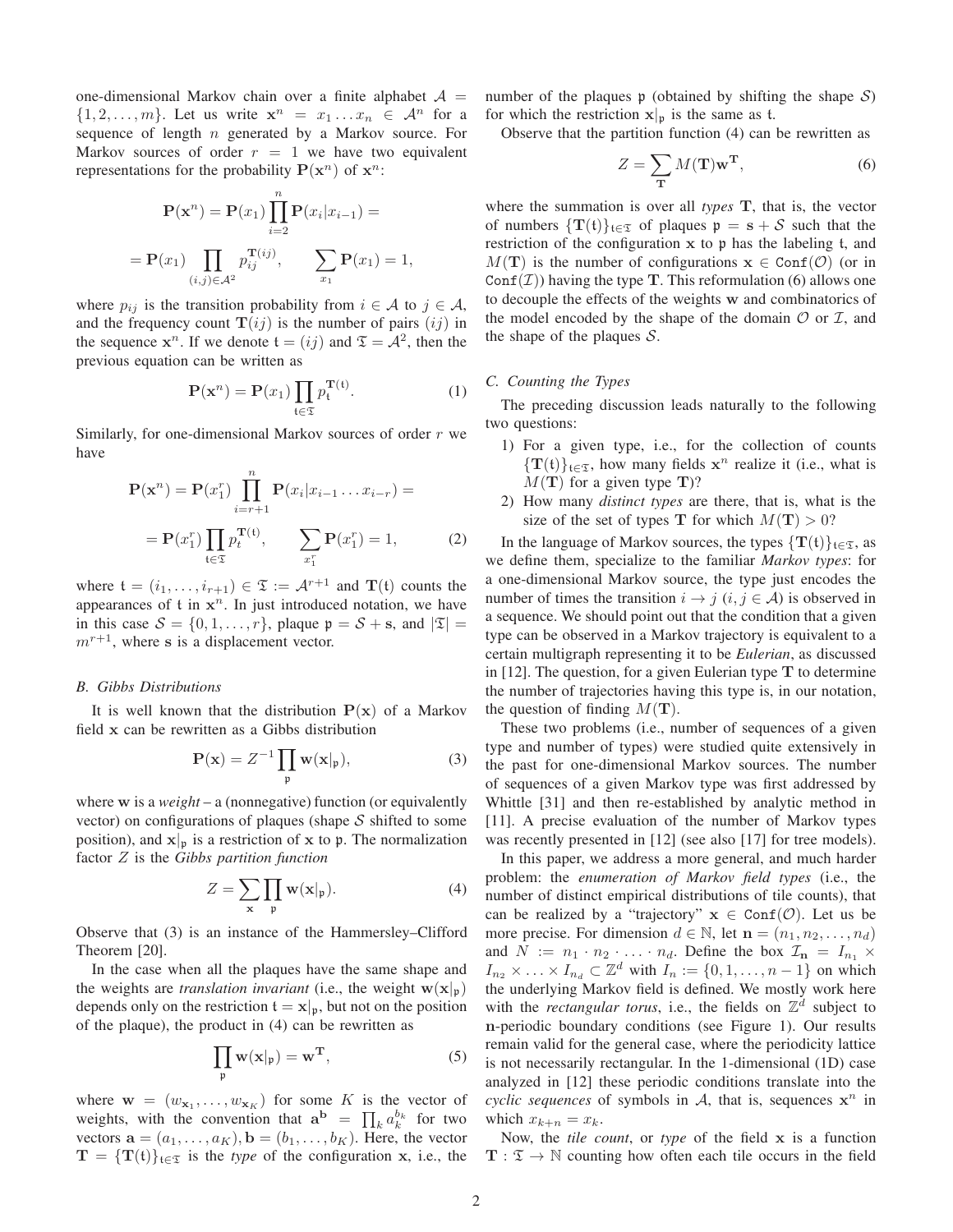

Figure 1. Illustration of cyclic fields: here x is defined on the torus  $\mathcal{O}_{4,3}$ that is constructed from the box on the left by gluing the left and the right as well as the top and the bottom edges.

x, that is,

 $\{T\}$ 

$$
\mathbf{T}(t)=|\{\mathbf{s}\in\mathcal{D}\ :\ \mathcal{S}+\mathbf{s}\subset\mathcal{D},\mathrm{and}\ \mathbf{x}|_{\mathcal{S}+\mathbf{s}}=t\}| \quad \ \ (7)
$$

where  $f|_B$  denotes the restriction of a function f to a smaller domain B, and s is a displacement vector.

While tilings and their asymptotic counting are discussed in many references [1], [13], [15], [21], our problem is distinctly different: these references are concerned with (asymptotic) evaluation of what we call  $M(T)$ . Here we address the issue of the *support* of the function M, especially of its size:

$$
\mathcal{P}_{\mathbf{n}} = \mathcal{P}_{\mathbf{n}}(\mathcal{A}, \mathcal{S}) =
$$
  

$$
\in \mathbb{Z}^{\mathfrak{T}} : \text{exists } \mathbf{x} \in \text{Conf}(\mathcal{D}), \text{ such that } \mathbf{x} \text{ is of type } \mathbf{T} \}. \tag{8}
$$

The cardinality of  $\mathcal{P}_n$ , i.e., the number of realizable *types*, is our main concern in this paper. While the question of understanding the structure of the set of types for multidimensional fields (lattice) is very natural and important one, we could not find any relevant literature (however, see [29]), beyond the 1D lattice situation.

#### *D. Overview of the Results*

We shall view the types  $\{T(t)\}_{t\in\mathfrak{T}}$  as a vector of dimension  $D := |\mathfrak{T}| = m^{|\mathcal{S}|}$  equal to the number of possible tiles  $\mathfrak{t} \in \mathfrak{T}$ . Clearly,  $T(t) > 0$  for all  $t \in \mathcal{I}$ . However, this vector satisfies a number of *equality* constraints that have a major impact on the cardinality of  $P_n$ . First of all, one has the normalization condition

$$
\sum_{t} T(t) = I(\mathcal{D}),\tag{9}
$$

where  $I(\mathcal{D})$  is the number of different plaques  $p = s + S$  in D. It is quite obvious for the torus that  $I = N = n_1 \cdot \ldots \cdot n_d$ . Further, in order to tile a torus the number of tiles "ending" with a subtile  $\mathfrak{t}': \mathcal{S}' \to \mathcal{A}$  for some subshape  $\mathcal{S}' \subset \mathcal{S}$  must be equal to the number of tiles that "begin" with  $t'$  (see Figure 1). This leads, as in the 1D case, to what we call the *conservation laws* (discussed in depth in Section II):

$$
\sum_{\mathfrak{t}: \mathfrak{t}|_{\mathcal{S}'_1}=\mathfrak{t}'} \mathbf{T}(\mathfrak{t}) = \sum_{\mathfrak{t}: \mathfrak{t}|_{\mathcal{S}'_2}=\mathfrak{t}'} \mathbf{T}(\mathfrak{t})
$$
(10)

for all pairs of subshapes  $S'_1, S'_2 \subset S$  such that  $S'_2 = S'_1 + s$ for some s, and  $f': S' \to A$ .

The system of equations (9)–(10) constitutes a *linear system of Diophantine equations* in  $\mathbb{Z}^D$ . We denote by  $\mathcal{F}_n$  :=



Figure 2. Geometry of type vectors for (a) torus  $\{T(t)\}\$ and (b) box  ${T(t)}$ . Here the gray area denotes the cone C of non-negative type vectors satisfying the conservation laws while the intersection with either the simplex  ${\sum_{t} \mathbf{T}(t) = N}$  or the simplex  ${\sum_{t} \mathbf{T}(t) = \tilde{N}}$  representing a polyhedron is displayed in bold.

 $\mathcal{F}_n(\mathcal{A}, \mathcal{S})$  the set of nonnegative integer solutions to (9)– (10). Clearly,  $|\mathcal{P}_n| \leq |\mathcal{F}_n|$  since all types in  $\mathcal{P}_n$  satisfy the conservation laws, and thus lie in  $\mathcal{F}_n$ . However, we will see that unlike the 1D situation, these sets are very different.

As we discussed, little is known about the set of realizable types in higher dimensions. Let us briefly survey the available 1D results where we set  $N = n_1 := n$ . In [12] an analytic approach was used to enumerate precisely  $\mathcal{F}_n$  for  $d = 1$ . Another analytic approach is suggested in Stanley [27], however, it allows only to find the order of growth. We remark here that extending analytic techniques of [12] to estimate asymptotically  $|\mathcal{F}_n|$  is in general quite complicated, however, in Section II we discuss it in some details. Furthermore, for the  $d = 1$  case  $|\mathcal{P}_n| \sim |\mathcal{F}_n|$  as  $n \to \infty$  (meaning:  $\lim_{n\to\infty}$   $\left|\mathcal{P}_n\right|/\left|\mathcal{F}_n\right| = 1$ . This seems not to hold any longer for the multidimensional case where the set of types  $P_n$  is asymptotically smaller:  $\lim_{n\to\infty}$   $\left|\mathcal{P}_{n}\right|/\left|\mathcal{F}_{n}\right| < 1$ . Thus we can only establish an upper bound on the size of the set of types through  $\mathcal{F}_n$ , and we propose another approach to find a lower bound.

To analyze the cardinality of  $\mathcal{F}_n$  and, ultimately,  $\mathcal{P}_n$  we need to understand the geometry of D-dimensional count vector  $\{T(t)\}_{t\in\mathcal{I}}$ . In particular, we must estimate the dimension of the affine subspace spanned by  $\mathcal{F}_n$ . To accomplish it we shall write the conservation law (10) as  $C \cdot T = 0$  where C is a matrix describing a system of conservation laws (10), or, perhaps, its submatrix of the same rank. This allows us to define the cone C (recall that a set C is a cone if  $\mathbf{T} \in \mathcal{C}$ implies  $\lambda \mathbf{T} \in \mathcal{C}$  for all  $\lambda \geq 0$ ):

$$
\mathcal{C}\equiv\mathcal{C}(\mathcal{A},\mathcal{S})=\{\mathbf{T}\in\mathbb{R}^D_{\geq 0}\ :\ \mathbf{C}\cdot\mathbf{T}=\mathbf{0}\},
$$

and the corresponding commutative monoid (a "lattice analogue of a cone")

$$
\mathcal{C}_{\mathbb{Z}} := \mathcal{C} \cap \mathbb{Z}^D.
$$

Then

$$
\mathcal{F}_{\mathbf{n}} \equiv \mathcal{F}_{\mathbf{n}}(\mathcal{A}, \mathcal{S}) = \{ \mathbf{T} \in \mathcal{C}_{\mathbb{Z}} : \sum_{\mathfrak{t}} \mathbf{T}(\mathfrak{t}) = N \}. \tag{11}
$$

The dimensionality (of the affine span of)  $\mathcal{F}_n$  depends on D and the set of constraints represented by the matrix C. We shall show that  $\mathcal{F}_n$  lies in an affine subspace of dimension  $\mu = D - 1 - \text{rk}(C)$  where  $\text{rk}(C)$  is the rank of C. This is illustrated in Figure 2(a). In our first main result Theorem 3 we present a precise characterization of  $rk(C)$ .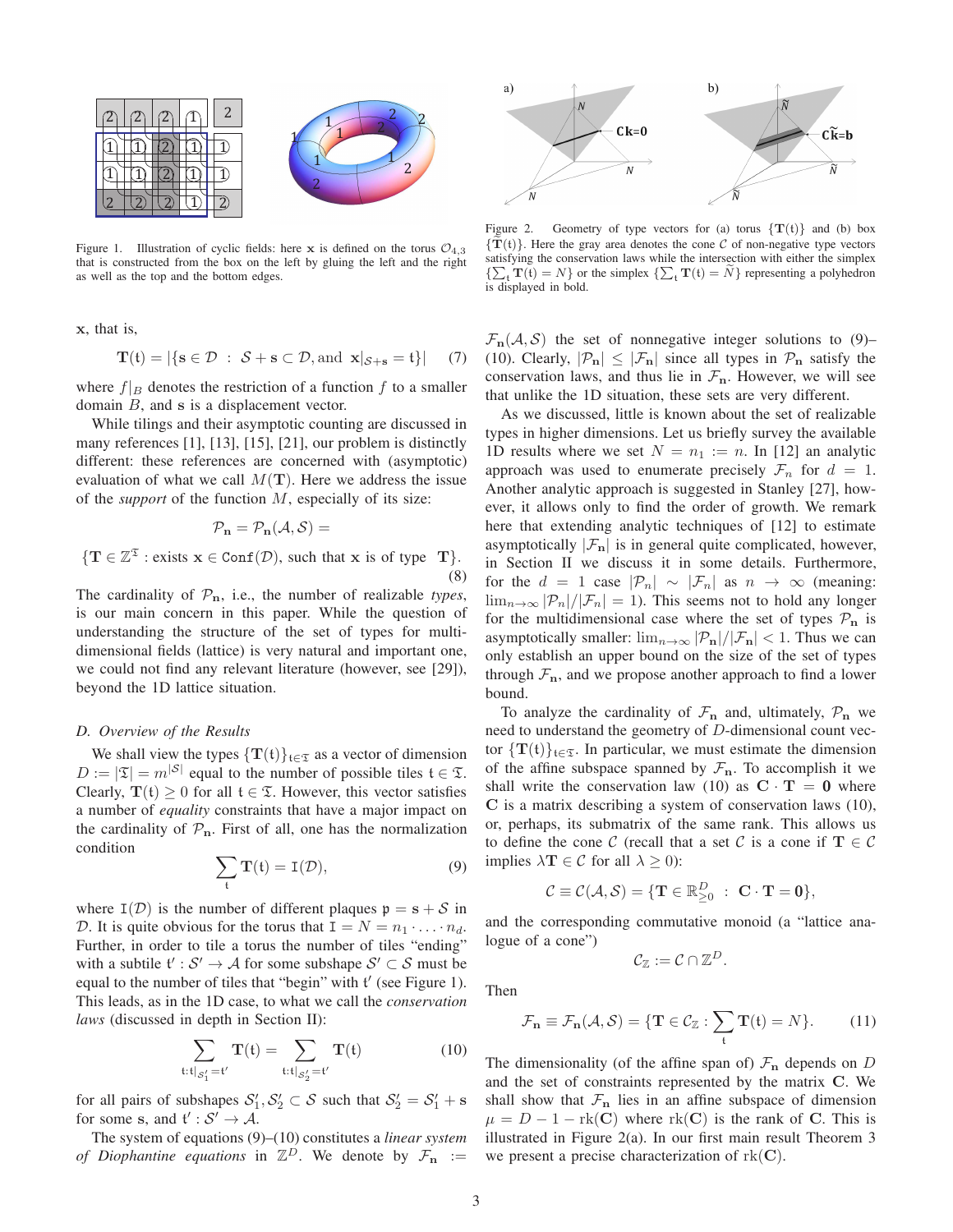Our ultimate goal, however, is to estimate the cardinality of the number of types  $P_n$ , that is, the number of *realizable* tiling types, or the number of distinct count vectors T. We shall see that the Hausdorff distance between the *normalized* set  $\hat{\mathcal{P}}_{n} := \mathcal{P}_{n}/N$  is close to  $\hat{\mathcal{F}}_{n} := \mathcal{F}_{n}/N$  leading to our main Theorem 7 in which we establish that  $|\mathcal{P}_{n}| = \Theta(N^{\mu})$  where  $\mu = D - 1 - \text{rk}(C)$ . However, unlike  $d = 1$ , where we proved  $|\mathcal{P}_n| \sim |\mathcal{F}_n|$ , in the multidimensional case  $|\mathcal{F}_n|$  seems not to be asymptotically equivalent to  $|\mathcal{P}_n|$  even if the growth of both is the same. Finally, we briefly discuss the non-cyclic Markov field types and provide an upper bound on the number of types in a box. In this case lack of cyclic boundary conditions introduces some imbalance in the conservation laws replacing  $C \cdot T = 0$  by  $C \cdot T = b$  for some vector b as illustrated in Figure 2(b). This leads to an upper bound  $O(N^{D-1}/(n)^{\text{rk}(\mathbf{C})})$ on the number of types in the box  $\mathcal{I}_n$ . However, whether this is the right growth for the number of types in the box case, remains an open question.

In summary, we prove that  $|\mathcal{P}_n| = \Theta(N^{\mu})$  for a torus. But this is only a starting point to study other interesting questions; for example, regarding the redundancy of a (universal) code [7] for Markov fields. To solve the redundancy problem, we first would require to generalize Rissanen's lower bound [23] to Markov fields, a quest that has been wanting for some time. Second, we would need to construct a code achieving this lower bound. By answering the second question first, we hope to actually formulate precisely a Rissanen-like lower bound for Markov fields. To accomplish it we need a conjecture regarding the number of fields of a given type (that is, about the size of a typical  $M(T)$ ). In Conjecture 1 of Section II we propose that the number of "typical" fields of a given type is asymptotically  $AN^{-\mu/2}2^{NH}$  where H is the entropy and A is a constant. Then, the results of this paper would imply that the average redundancy is

$$
R_N = \frac{\mu}{2} \log N + o(\log N)
$$

where  $\mu$  is the dimension of the underlying affine space defined above. Thus the number of free parameters is exactly the dimension  $\mu$  computed in this paper, which seems to be unknown till now.

Regarding methodology used to establish our results. As mentioned before, in [12] for  $d = 1$  we applied an analytic approach through multidimensional Cauchy's integral. We still can use this approach for some simple shapes in the multidimensional case, as discussed in Section II. However, in the general case we have to switch to tools of discrete, convex, and analytic multidimensional geometry that somewhat resembles the method discussed in [27]. In particular, we need to understand how to count the number of lattice points in a polytope [2], [9]. This will allow us to find the number of nonnegative integer solutions of a linear system of Diophantine equations (i.e., conservation laws) that leads to the enumeration of the Markov field types.

The paper is organized as follows. In the next section we present our main results and some consequences. Most of the proofs are delayed till the last section, i.e., Section III.

#### II. MAIN RESULTS

In this main section of the paper, we formulate the conservation laws and present our main results regarding the enumeration of types for Markov fields and tilings. We sprinkle this section with many examples to illustrate our definitions and results.

#### *A. Basic Definitions and Examples*

We start with some examples illustrating our definitions discussed in the introduction.

# Example 1: *1D Markov chain*.

The first example we consider is the 1D case. For  $d = 1$ the torus becomes a length  $N = n_1$  cycle, fields are length N sequences with cyclic boundary condition:  $x_{N+i} = x_i$ . We are usually interested in the distribution of pairs, so the shape is  $S = \{0, 1\}$ ; for *r*-order Markov the shape is  $S = \{0, \ldots, r\}$ . For example, when  $m = 2$  and  $\mathcal{O}_{10} = \{0, \ldots, 9\}$ , let us consider a 1D (cyclic) sequence  $x = (1122111212)$ . Clearly,  $T(21) = 3$  because pattern "21" (i.e.,  $t(0) =$  $2, t(1) = 1$ ) appears in x for 3 different shifts:  $s \in \{3, 7, 9\}.$  $\sum_{(ij) \in \{1,2\}} T(ij) = 10$ . Note that we can view **T** as a Similarly,  $T(11) = 3$ ,  $T(12) = 3$ ,  $T(22) = 1$ . Also,  $D = m^2 = 4$  dimensional vector.

# Example 2: *2D Markov Field with the* L *Shape*.

Let  $d = 2$ . The torus is an  $n_1 \times n_2$  rectangle with cyclic boundary conditions:  $\mathbf{x}(i, j) = \mathbf{x}(i + n_1, j) = \mathbf{x}(i, j + n_2)$ . Let us take the  $4\times3$  torus  $\mathcal{O}_{4,3} = \{0,1,2,3\} \times \{0,1,2\}$ . Fields assign an element from the alphabet  $A = \{1, 2\}$  to each point of this torus. For example, for the field

$$
\mathbf{x} = \begin{bmatrix} 1121 \\ 1121 \\ 2221 \end{bmatrix}
$$

we have  $\mathbf{x}(0,0) = 2$ ,  $\mathbf{x}(0,1) = 1$ ,  $\mathbf{x}(1,0) = 2$ , but also  $\mathbf{x}(4,0) = \mathbf{x}(0,3) = \mathbf{x}(4,3) = \mathbf{x}(0,0)$ , where we use northeast coordinates with  $x(0, 0)$  in the lower left corner. The first shape we consider here is the simplest nontrivial  $L$ -shape:  $S = \{(0, 0), (0, 1), (1, 0)\}.$  We find

$$
\mathbf{T}\left(\begin{array}{c}1\\12\end{array}\right)=2
$$

because this pattern appears in  $s \in \{(3,0), (1,1)\}$  positions.

**Example 3:** 2D Markov Field with the Square  $\Box$  Shape.

The second 2D shape we consider is a  $2 \times 2$  square shape  $S = \{0, 1\} \times \{0, 1\}$ . For the same torus  $\mathcal{O}_{4,3}$  and field  $\mathbf{x}^{\mathbf{n}}$  as in the previous example, we find

$$
\mathbf{T}\left(\begin{array}{c}11\\11\end{array}\right)=2
$$

because this pattern appears in  $s \in \{(0,1), (3, 1)\}\$  positions.  $\Box$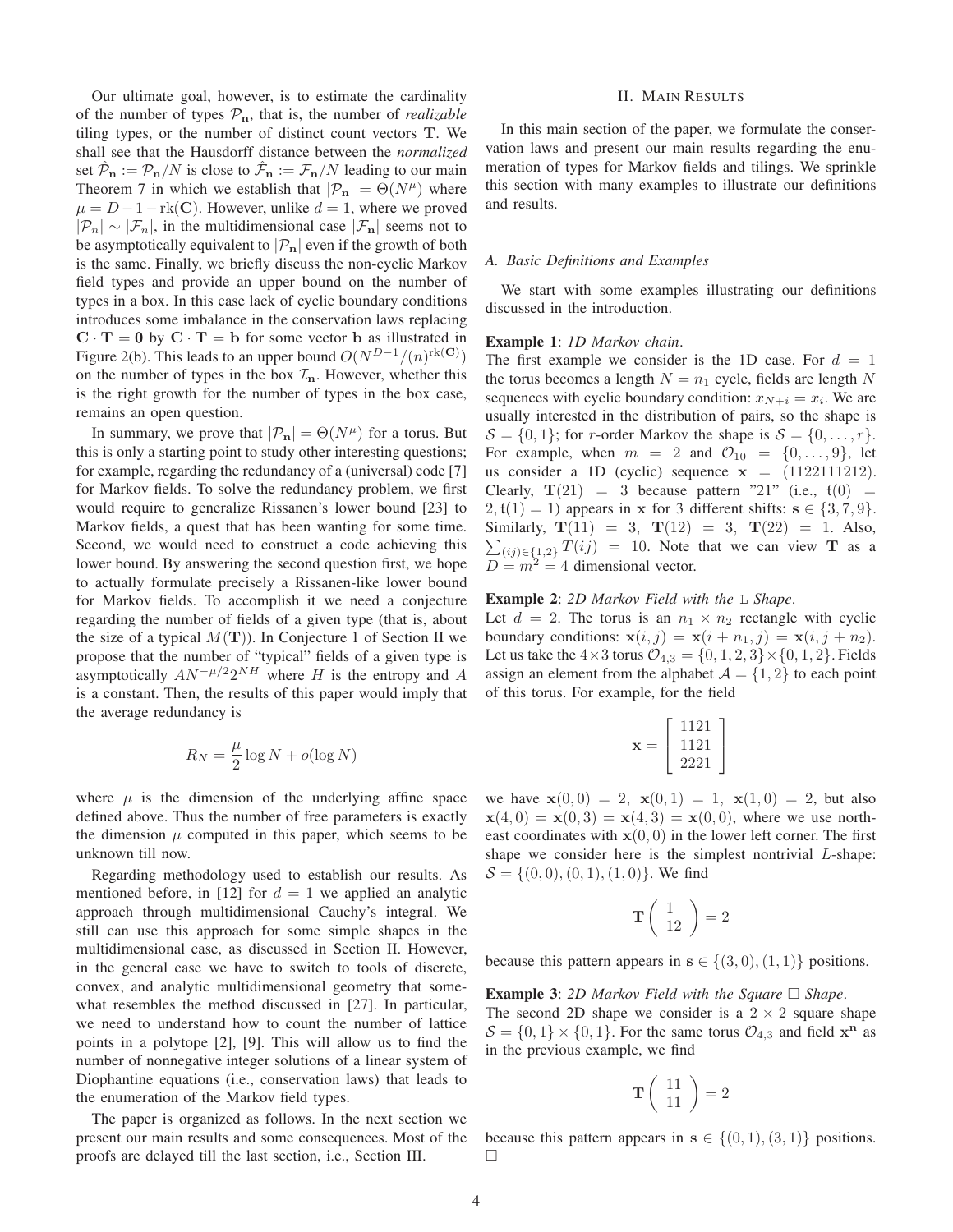#### *B. Conservation Laws*

Conservation laws are associated with the different ways we can embed a smaller shape  $S'$  into a larger shape  $S$ . Recall that shapes are subsets of  $\mathbb{Z}^d$ , and thus our embeddings are just displacements by a vector in  $\mathbb{Z}^d$ . For example, the subshape  $\mathcal{S}' = \{0, 1\} \times \{0\}$  has six embeddings into  $\mathcal{S} = \{0, 1, 2\} \times$  $\{0, 1, 2\}$ , that can be identified with  $s \in \{0, 1\} \times \{0, 1, 2\}$ shifts:  $S' + s \subset S$ .

Let  $\varepsilon$  :  $S' \to S$  be an embedding. A tile on S is a mapping  $t : S \to A$ , and composing it with  $\varepsilon$  we obtain a (sub)tile t' on the smaller shape: restriction of t to  $\varepsilon(S')$  we denote as  $\mathfrak{t}'=\boldsymbol{\varepsilon}^*(\mathfrak{t}): \mathcal{S}'\to \mathcal{A}.$  Further, recall that a type  $\mathbf{T}:\mathcal{A}^{\mathcal{S}}\to \mathbb{N}$  is a vector with components indexed by tiles on  $S$ . The mapping  $\mathfrak{t} \mapsto \varepsilon^*(\mathfrak{t})$  defines a mapping  $\hat{\varepsilon}: \mathcal{T}_{\mathcal{S}} \to \mathcal{T}_{\mathcal{S}'},$  where  $\mathcal{T}_{\mathcal{S}}$  is set of types for shape S, taking a type  $T$  (on shape S) into a type  $T' = \hat{\varepsilon} T$  defined on S'. Clearly,

$$
(\hat{\varepsilon}\mathbf{T})(t') = \mathbf{T}'(t') := \sum_{t: \ \varepsilon^*(t) = t'} \mathbf{T}(t) \tag{12}
$$

is just the sum of the counts  $T(t)$  over all tiles t such that their restriction to  $\varepsilon(S')$  coincides with  $t'$ . Now, if there are two different embeddings  $\varepsilon_1, \varepsilon_2 : S' \to S$ , one obtains two types on S', namely  $\hat{\epsilon}_1$ **T** and  $\hat{\epsilon}_2$ **T** having the same subtile t'. The next lemma introduces a conservation law.

Lemma 1. *If the type* T *is the count vector for a configuration*  $x$  *on a torus*  $\mathcal{O}_n$ *, then* 

$$
(\hat{\boldsymbol{\varepsilon}}_1 \mathbf{T})(\mathfrak{t}') - (\hat{\boldsymbol{\varepsilon}}_2 \mathbf{T})(\mathfrak{t}') = 0 \tag{13}
$$

*where*  $\hat{\epsilon}_1$  *and*  $\hat{\epsilon}_2$  *are mappings with the same corresponding subtile*  $f'(i.e., \varepsilon_1^*(t) = \varepsilon_2^*(t) = f'$ *) satisfying (12).* 

This obvious lemma again generalizes the Eulerian condition (that every vertex has the same number of incoming and outgoing edges) in a multigraph describing types in the 1D situation, and is the starting point of our study. It is also equivalent to (10) discussed in the introduction.

#### Example 4: *Continuation of Example 1*.

Returning to the 1D case of Example 1, we have  $S = \{0, 1\}$ ,  $S' = \{0\}$ , with  $\varepsilon_1$  placing the node (subshape) 0 at 0, and  $\varepsilon_2$ at 1. In this case,

$$
(\hat{\varepsilon}_1 \mathbf{T})(1) = \mathbf{T}(11) + \mathbf{T}(12) =: \mathbf{T}(1*)
$$

$$
(\hat{\varepsilon}_1 \mathbf{T})(2) = \mathbf{T}(21) + \mathbf{T}(22) =: \mathbf{T}(2*)
$$

and

$$
(\hat{\epsilon}_2 \mathbf{T})(1) = \mathbf{T}(11) + \mathbf{T}(21) =: \mathbf{T}(*1)
$$

$$
(\hat{\epsilon}_2 \mathbf{T})(2) = \mathbf{T}(12) + \mathbf{T}(22) =: \mathbf{T}(*2).
$$

(We use the mnemonic  $\mathbf{T}(a*)$  and like to denote the summation over the don't-care variable.) Observe also that the conservation law  $(\hat{\epsilon}_1 \mathbf{T})(1) = (\hat{\epsilon}_2 \mathbf{T})(1)$  simply means that the number of edges (in the corresponding multigraph description) *entering* 1 is the same as the number of edges *leaving* 1, that is, the Euler condition. Furthermore, using the vector count

 $(T(11), T(12), T(21), T(22))$  in the space of types  $\mathbb{R}^4$ , we can re-write this conservation law as

$$
0 = (\hat{\epsilon}_1 \mathbf{T})(1) - (\hat{\epsilon}_2 \mathbf{T})(1) = \mathbf{T}(12) - \mathbf{T}(21)
$$
  
= (0, 1, -1, 0) \cdot (\mathbf{T}(11), \mathbf{T}(12), \mathbf{T}(21), \mathbf{T}(22))^t,

where in the last line we use the matrix  $C = (0, 1, -1, 0)$ , and the superscript  $t$  means transposed. In fact, this suggests that we can re-phrase our discussion in terms of linear functionals and dual spaces as discussed in details below. In particular, in this example, we can use the following linear function (functional):

$$
\boldsymbol{v}_{(\mathcal{S}',\mathfrak{t}'=\text{``1''},\boldsymbol{\varepsilon}_1,\boldsymbol{\varepsilon}_2)}(\mathbf{T})=(0,1,-1,0)\cdot\mathbf{T},
$$

which is formally a covector in the dual space (space of all covectors).

We now re-formulate our conservation laws in the language of *linear functionals* and *dual spaces* [16]. This formalism allows us to rigorously prove our statements.

**Definition 2.** *Consider the* vector space of types,  $\mathcal{V} := \mathbb{R}^D$ . Let S' be a shape,  $\varepsilon_i : S' \to S$ ,  $i \in \{1,2\}$ , be different *embeddings of* S ′ *into* S*, and* t ′ *be a tile on* S ′ *. The linear function (covector)*  $\mathbf{v}_{(S', t', \epsilon_1, \epsilon_2)} \in \mathcal{V}^*$  *defined by* 

$$
\pmb{v}_{(\mathcal{S}',\mathfrak{t}',\pmb{\varepsilon}_1,\pmb{\varepsilon}_2)}\mathbf{T}\mapsto (\hat{\pmb{\varepsilon}}_1\mathbf{T})(\mathfrak{t}')-(\hat{\pmb{\varepsilon}}_2\mathbf{T})(\mathfrak{t}')
$$

*is called the* conservation law *corresponding to the tuple*  $(\mathcal{S}', \mathfrak{t}', \varepsilon_1, \varepsilon_2)$ .

In the standard basis of  $\mathcal V$ , the mapping  $\hat{\epsilon}$  is a linear combination of  $T$  coordinates with 0 or 1 coefficients,  $v$  is the difference of two of them, so all nonzero coefficients of  $v_{(S', t', \epsilon_1, \epsilon_2)}$  are  $\pm 1$ . In fact, all conservation laws for all possible  $S', \varepsilon, t'$  form a (huge) matrix C with coefficients in  $\{-1, 0, 1\}$ . In Example 4,  $t' = "1"$  leads to  $(0, 1, -1, 0)$ vector, forming the matrix

$$
\mathbf{C} = \left( \begin{array}{cccc} 0 & 1 & -1 & 0 \\ 0 & -1 & 1 & 0 \end{array} \right)
$$

with linearly dependent rows (redundant conservation laws). Generally the number of independent rows (i.e., rank of C) is much smaller than the number of all possible conditions obtained this way.

We aim at finding a matrix  $\mathbf{C}_m$  with independent rows. There are several sources of such dependencies among the rows of C:

1) The normalization equation  $\sum_{t' \in \text{Conf}(S')} (\hat{\epsilon} \mathbf{T})(t') =$  $\mathbf{T}(*) = N$  implies that

$$
\sum_{\mathfrak{t}'\in\mathrm{Conf}(S')} \pmb{v}_{(S',\mathfrak{t}',\varepsilon_1,\varepsilon_2)}=0
$$

for any two embeddings  $\varepsilon_i : \mathcal{S}' \to \mathcal{S}$ . This eliminates for every pair of embeddings  $\varepsilon_1, \varepsilon_2 : \mathcal{S}' \to \mathcal{S}$  one equation (reducing the number of rows from  $m^{\vert S'\vert}$  to  $m^{\vert S'\vert}$  – 1 equations), since summing over all t ′ we obtain the trivial equation  $N = N$ .

2) Clearly, the functional  $\mathbf{v}_{(S',t',\epsilon_2,\epsilon_3)}$  can be represented as

$$
\boldsymbol{v}_{(\mathcal{S}',\mathfrak{t}',\boldsymbol{\varepsilon}_2,\boldsymbol{\varepsilon}_3)} = \boldsymbol{v}_{(\mathcal{S}',\mathfrak{t}',\boldsymbol{\varepsilon}_1,\boldsymbol{\varepsilon}_3)} - \boldsymbol{v}_{(\mathcal{S}',\mathfrak{t}',\boldsymbol{\varepsilon}_1,\boldsymbol{\varepsilon}_2)}.
$$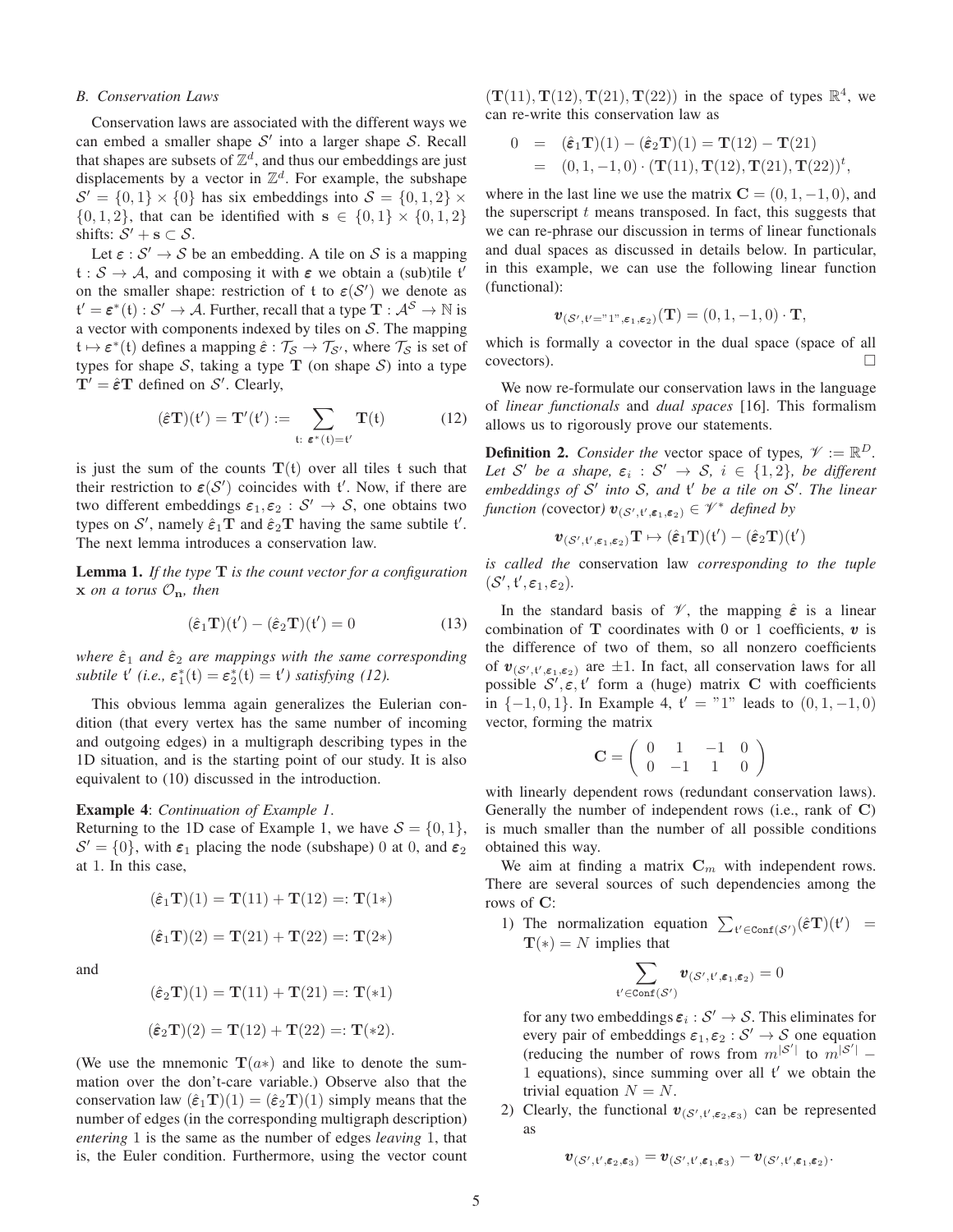Hence, for any  $S'$  (admitting at least two different embeddings into  $S$ ), we can fix one of the embeddings

$$
\bm{\varepsilon}_{\mathcal{S}'}: \mathcal{S}' \rightarrow \mathcal{S}
$$

as the canonical one, and restrict our attention only to the conservation laws

$$
\pmb{v}_{(\mathcal{S}',\mathfrak{t}',\pmb{\varepsilon}_{\mathcal{S}'},\pmb{\varepsilon})},
$$

where  $\varepsilon$  runs over all embeddings  $\varepsilon : \mathcal{S}' \to \mathcal{S}$  different from  $\varepsilon_{\mathcal{S}}$ : there are  $(|\{\varepsilon : \mathcal{S}' \to \mathcal{S}\}| - 1)$  such choices. (We will discuss a way to produce such a choice consistently later on.) We remark that the number of conservation laws after these first two restrictions are:

$$
(m^{|S'|}-1)(|\{\varepsilon : S' \to S\}|-1).
$$

 $(n \geq 1)$ 

3) These two reductions are sufficient for small shapes S. However, for larger shapes such as the  $2 \times 2$  squares, there are further relations. Specifically, let us choose one symbol  $m \in \mathcal{A}$ . Observe that counts using this symbol can be expressed without it, for example  $T(m1)$  =  $T(*1) - \sum_{i=1}^{m-1} T(i1)$ . In this case, we can express conservation laws over the whole alphabet A without using one symbol, say the  $m$ -th one. It is sufficient to focus on laws for the reduced alphabet  $\mathcal{A}' = \mathcal{A} \setminus \{m\}$ : there are  $(m-1)^{|\mathcal{S}'|}$  of them for a given embedding.

We are now in the position to formulate our first result regarding the rank of the matrix C. We shall do it in the formalism we have just established. In particular, we use the notion of the *kernel* or *null space* of the underlying linear functionals defined in our case as  $\{T : C \cdot T = 0\}$ . To pick up further information on linear algebra and linear functionals the reader is referred to [16]. In Section III we establish the following result.

**Theorem 3.** (i) The submatrix  $C_m$  of C formed by the rows *corresponding to the functionals*

$$
\boldsymbol{v}_{(\mathcal{S}',\mathfrak{t}',\varepsilon_{\mathcal{S}},\varepsilon)}\tag{14}
$$

with  $\mathfrak{t}'$  *over*  $\mathcal{A}'=\mathcal{A}\backslash\{m\}$  *has the same rank as the full matrix* C, and therefore defines the same kernel (i.e.,  $\{T: C_m \cdot T =$  $0$ } = {**T** : **C** · **T** = **0**}*). Here*  $\varepsilon_{\mathcal{S}'}$  *is a* canonical *embedding of a shape* S ′ *embeddable into* S*.*

(ii) *The matrix* C *has the corank (the dimension of its kernel:*  ${T : C \cdot T = 0}$  equal to the number of tilings of the reduced  $a$ lphabet  $\mathcal{A}' = \mathcal{A} - \{m\}$  of all subshapes  $\mathcal{S}'$  (including the *empty one) embeddable into* S*, i.e.,*

$$
\mu + 1 = \sum_{\mathcal{S}' : |\{\boldsymbol{\varepsilon} : \mathcal{S}' \to \mathcal{S}\}| \ge 1} (m - 1)^{|\mathcal{S}'|}.
$$
 (15)

*The rank of the matrix* C *is given by*

$$
\operatorname{rk}(\mathbf{C}) = D - \mu - 1 =
$$
  
= 
$$
\sum_{\mathcal{S}': |\{\boldsymbol{\varepsilon}: \mathcal{S}' \to \mathcal{S}\}| \ge 1} (|\{\boldsymbol{\varepsilon}: \mathcal{S}' \to \mathcal{S}\}| - 1)(m - 1)^{|\mathcal{S}'|}, \quad (16)
$$

*where the summation is again over all shapes* S ′ *embeddable into* S*.*

For the box shapes, formula (16) (requiring an enumeration of all subshapes fitting into  $S$ ) can be significantly simplified:

**Corollary 4.** If  $S = I_{l_1} \times I_{l_2} \times \ldots \times I_{l_d}$  (recall that  $I_l =$  $\{0, 1, \ldots, l-1\}$ *), one has* 

$$
\mu = D - 1 - \text{rk}(\mathbf{C}) = \sum_{\mathbf{s} \in \{0, 1\}^d} m^{\prod_i (l_i - s_i)} \cdot (-1)^{\sum_i s_i} \tag{17}
$$

*where*  $\mathbf{l} = (l_1, \ldots, l_d) \in \mathbb{N}^d$ .

# *C. More Examples*

We now discuss a few examples illustrating the dimensionality reductions associated with the conservation laws and Theorem 3. We already observed in Example 4 that there is a single independent conservation law corresponding to  $(0, 1, -1, 0) \cdot T = 0$  in the  $D = 4$  dimensional space of types leading to  $\mu = 4 - 1 - 1 = 2$ .

Example 5: 2*D Markov Field with the* L*-Shape – Continuation*.

For the L-shape  $S = \{(0, 0), (0, 1), (1, 0)\}\$ in 2D and  $m = 2$ , the frequency vector **T** has  $D = m^3 = 8$  coordinates

$$
\left(\left(\begin{array}{c}1\\11\end{array}\right),\left(\begin{array}{c}1\\21\end{array}\right),\left(\begin{array}{c}1\\12\end{array}\right),\left(\begin{array}{c}1\\22\end{array}\right),\right.
$$

$$
\left(\begin{array}{c}2\\11\end{array}\right),\left(\begin{array}{c}2\\21\end{array}\right),\left(\begin{array}{c}2\\12\end{array}\right),\left(\begin{array}{c}2\\22\end{array}\right)\right);
$$

however, only five of them are independent. The subshape of a single point  $S' = \{(0,0)\}\)$ , which can be embedded in all three positions:  $\varepsilon_1((0,0)) = (0,0), \varepsilon_2((0,0)) =$  $(1,0), \varepsilon_3((0,0)) = (0,1)$  leading to the following conservation laws:

$$
0 = \mathbf{T} \begin{pmatrix} * \\ 1* \end{pmatrix} - \mathbf{T} \begin{pmatrix} * \\ *1 \end{pmatrix} =
$$
  
=  $\mathbf{T} \begin{pmatrix} 1 \\ 12 \end{pmatrix} + \mathbf{T} \begin{pmatrix} 2 \\ 12 \end{pmatrix} - \mathbf{T} \begin{pmatrix} 1 \\ 21 \end{pmatrix} - \mathbf{T} \begin{pmatrix} 2 \\ 21 \end{pmatrix},$   

$$
0 = \mathbf{T} \begin{pmatrix} * \\ 1* \end{pmatrix} - \mathbf{T} \begin{pmatrix} 1 \\ ** \end{pmatrix} =
$$
  
=  $\mathbf{T} \begin{pmatrix} 2 \\ 11 \end{pmatrix} + \mathbf{T} \begin{pmatrix} 2 \\ 12 \end{pmatrix} - \mathbf{T} \begin{pmatrix} 1 \\ 21 \end{pmatrix} - \mathbf{T} \begin{pmatrix} 1 \\ 22 \end{pmatrix},$   

$$
0 = \mathbf{T} \begin{pmatrix} * \\ *1 \end{pmatrix} - \mathbf{T} \begin{pmatrix} 1 \\ ** \end{pmatrix} =
$$
  
=  $\mathbf{T} \begin{pmatrix} 2 \\ 11 \end{pmatrix} + \mathbf{T} \begin{pmatrix} 2 \\ 21 \end{pmatrix} - \mathbf{T} \begin{pmatrix} 1 \\ 12 \end{pmatrix} - \mathbf{T} \begin{pmatrix} 1 \\ 22 \end{pmatrix}.$ 

These equations define the functionals  $\mathbf{v}_{(S', t', \epsilon_1, \epsilon_2)}$ ,  $\mathbf{v}_{(S',t',\varepsilon_1,\varepsilon_3)}$  and  $\mathbf{v}_{(S',t',\varepsilon_2,\varepsilon_3)}$  with  $t' = 1$ . Obviously one of these equations is redundant – choosing the lower left position as the canonical embedding  $\varepsilon_{\mathcal{S}'} := \varepsilon_1$ , there remain only the first two of the above equations. In the basis above, they can be written as:

$$
\mathbf{CT} = \left( \begin{array}{cccc} 0 & -1 & 1 & 0 & 0 & -1 & 1 & 0 \\ 0 & -1 & 0 & -1 & 1 & 0 & 1 & 0 \end{array} \right) \cdot \mathbf{T} = \mathbf{0}.
$$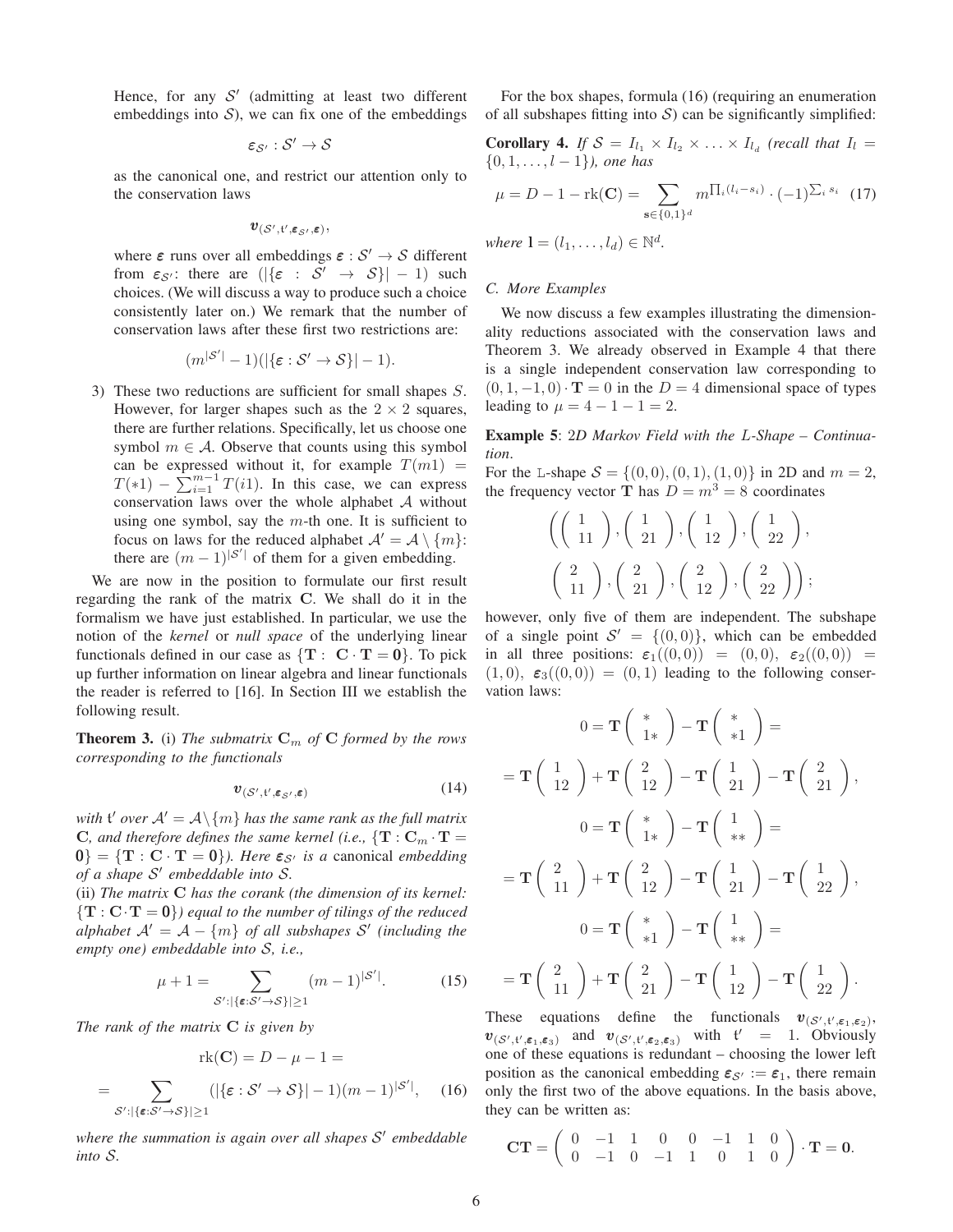These two independent conservation laws restrict the space of T to a  $\mu + 1 = 6$ -dimensional cone, and the normalization equation further restricts it to a  $\mu = 5$  dimensional polytope.

# **Example 6:** 2D Markov Field with Square Shape  $\Box$  – Con*tinuation*.

For the  $2\times 2$  square shape and  $m = 2$  the frequency vector **T** is in  $D = m<sup>4</sup> = 16$ -dimensional space. As  $A' = A \setminus \{m\} = \{1\},\$ the ultimate set of independent conservation laws (16) are

$$
\mathbf{T}\left(\begin{array}{c} * \ * \\ 1* \end{array}\right) = \mathbf{T}\left(\begin{array}{c} 1 \ * \\ * \end{array}\right) = \mathbf{T}\left(\begin{array}{c} *1 \\ * \end{array}\right) = \mathbf{T}\left(\begin{array}{c} * \ * \\ *1 \end{array}\right),
$$

$$
\mathbf{T}\left(\begin{array}{c} * \ * \\ 11 \end{array}\right) = \mathbf{T}\left(\begin{array}{c} 11 \\ * \ * \end{array}\right), \quad \mathbf{T}\left(\begin{array}{c} 1 \ * \\ 1* \end{array}\right) = \mathbf{T}\left(\begin{array}{c} *1 \\ *1 \end{array}\right).
$$

The first line contains three equations for a single point shape. The second line contains the remaining two single conditions for  $S' = \{(0,0), (1,0)\}\$  and  $S' = \{(0,0), (0,1)\}\$ , respectively, and both their embeddings. By combining these five equations we can obtain the remaining ones. For example,

$$
\mathbf{T}\left(\begin{array}{c}1*\\ **\end{array}\right)=\mathbf{T}\left(\begin{array}{c}1*\\ 1*\end{array}\right)+\mathbf{T}\left(\begin{array}{c}1*\\ 2*\end{array}\right)
$$

implies

$$
\mathbf{T}\left(\begin{array}{c}1*\\2* \end{array}\right) = \mathbf{T}\left(\begin{array}{c}1*\\ ** \end{array}\right) - \mathbf{T}\left(\begin{array}{c}1*\\1* \end{array}\right) =
$$

$$
= \mathbf{T}\left(\begin{array}{c} *1\\ ** \end{array}\right) - \mathbf{T}\left(\begin{array}{c} *1\\ *1 \end{array}\right) = \mathbf{T}\left(\begin{array}{c} *1\\ *2 \end{array}\right).
$$

Thus, T in  $D = m^4 = 16$ -dimensional space has  $\mu + 1 = 11$ components by the above five independent conservation laws. The normalization restricts it further to  $\mu = 10$ –dimensional polytope. In Figure 3 we show all 21 vertices of this polytope and the corresponding tiling. Observe that some vertices (vectors) are not realizable by a Markov field.

Finally, we illustrate (17) of Corollary 4 for the box shape.

#### Example 7. *The Box Shape*.

Let us now consider a general box shape  $\mathcal{I}_{l_1} \times \ldots \times \mathcal{I}_{l_d}$ . Observe that:

- For the  $d = 1$  dimensional shape  $S = \{(0), (1)\}\$ we have  $\mu = m^2 - m$ , as known already from [12]. For  $S = \{(0), (1), (2)\}\$  we find  $\mu = m^3 - m^2$ , while for  $S = \{(0), (1), (2), (3)\}\$  we have  $\mu = m^4 - m^3$ .
- For  $d = 2$  the  $2 \times 2$  square shape  $(l_1 = l_2 = 2)$  leads to  $\mu = m^4 - 2m^2 + m$ , the  $3 \times 2$  rectangular shape gives  $\mu = m^6 - m^4 - m^3 + m^2$  and the  $3 \times 3$  square ends up with  $\mu = m^9 - 2m^6 + m^4$ .
- For  $d = 3$  the  $2 \times 2 \times 2$  cube leads to  $\mu = m^8 3m^4 +$  $3m^2 - m$ , while the  $2 \times 3 \times 4$  box gives  $\mu = m^{24}$  $m^{18} - m^{16} - m^{12} + m^{12} + m^9 + m^8 - m^6.$
- For  $d = 4$  we have  $\mu = m^{16} 4m^8 + 6m^4 4m^2 + m$ for the  $2 \times 2 \times 2 \times 2$  cube.
- Finally, in  $d = 5$  space the  $2 \times 2 \times 2 \times 2 \times 2$  cube leads to  $\mu = m^{32} - 5m^{16} + 10m^8 - 10m^4 + 5m^2 - m$ .

#### *D. Geometry and Enumeration*

We explore now the geometry of the vector counts  $T =$  $\{T(t)\}_{t\in\mathcal{I}}$  in the *D*-dimensional space. As discussed, the conservation laws (which we write as a linear system  $CT = 0$ ) together with  $T \ge 0$  restrict the vectors T to a  $D - \text{rk}(C) =$  $\mu + 1$  dimensional cone C and the normalization equation  $\sum_{t} T(t) = N$  (for torus) further restricts T to the polytope  $\mathcal{F}_{\mathbf{n}}$ . Formally, let us define

$$
\mathcal{C} = \{ \mathbf{T} \in \mathbb{R}_{\geq 0}^D : \mathbf{C} \cdot \mathbf{T} = \mathbf{0} \},\tag{18}
$$

$$
= \{ \mathbf{T} \in \mathcal{C} \cap \mathbb{N}^D : \sum_{t} \mathbf{T}(t) = N \}.
$$
 (19)

We also define the *normalized* polytope  $\hat{\mathcal{F}}$  of frequency vectors Tˆ as

 $\mathcal{F}_n = \mathcal{F}_N = \mathcal{F}_n(A, \mathcal{S}) =$ 

$$
\hat{\mathcal{F}} \equiv \hat{\mathcal{F}}(\mathcal{A}, \mathcal{S}) = \{ \hat{\mathbf{T}} \in \mathbb{R}_{\geq 0}^D : \mathbf{C} \cdot \hat{\mathbf{T}} = \mathbf{0}; \ \sum_{\mathfrak{t}} \mathbf{T}(\mathfrak{t}) = 1 \}
$$
(20)

and let

$$
\mathcal{F}_N = N\hat{\mathcal{F}} \cap \mathbb{N}^D. \tag{21}
$$

Finally, the *normalized* (rescaled) set of realizable count vectors (*types*) is

$$
\hat{\mathcal{P}} \equiv \hat{\mathcal{P}}(\mathcal{A}, \mathcal{S}) = \bigcup_{\mathbf{n}} \mathcal{P}_{\mathbf{n}}(\mathcal{A}, \mathcal{S}) / N(\mathbf{n}). \tag{22}
$$

Where  $N(\mathbf{n}) = \prod_i n_i$  is the size of the torus. Obviously,  $\hat{\mathcal{P}} \subset \hat{\mathcal{F}}$ .

Observe that  $\hat{\mathcal{F}}$  is a compact polyhedron, hence (from basic convex analysis [24]) a polytope, i.e., the convex hull of its *extremal points*. These extremal points are the intersections of the linear subspace  $\{T : CT = 0, \sum_{t} T(t) = 1\}$  with some  $\mu$  of D conditions of type  $T(t) = 0$ . The number of the extremal points obtained this way is finite and at most  $\binom{D}{\mu}$ .

# Example 8. *Polytopes in the 2D Case*.

For the L-shape in the 2D case with  $m = 2$ , we have a  $\mu = 5$ dimensional polytope in  $D = 8$  dimensional space. Among  $\binom{8}{5}$  = 56 possible ways to choose zero coordinates, it turns out that there are only 7 vertices with all nonnegative coordinates. These seven vertices have the following coordinates:

$$
\{(0, 0, 0, 0, 0, 0, 0, 1), (0, 0, 0, \frac{1}{3}, 0, \frac{1}{3}, \frac{1}{3}, 0),(0, 0, 0, \frac{1}{2}, \frac{1}{2}, 0, 0, 0), (0, 0, \frac{1}{2}, 0, 0, \frac{1}{2}, 0, 0),(0, \frac{1}{2}, 0, 0, 0, 0, \frac{1}{2}, 0), (0, \frac{1}{3}, \frac{1}{3}, 0, \frac{1}{3}, 0, 0, 0),(1, 0, 0, 0, 0, 0, 0, 0)\}.
$$

All of these points correspond to periodic tilings (the same periodic tilings as for cases 1 to 7 in Figure 3). On the other hand, for the  $2 \times 2$  square shape and  $m = 2$ , we have 21 vertices of a  $\mu = 10$  dimensional polytope in  $D = 16$ dimensional space as shown in Figure 3. Surprisingly, now some of the vertices do *not* correspond to periodic tilings, so in general not all points in  $\hat{\mathcal{F}}$  lead to a realizable tiling and therefore a point in  $\hat{\mathcal{P}}$  (see Figure 4).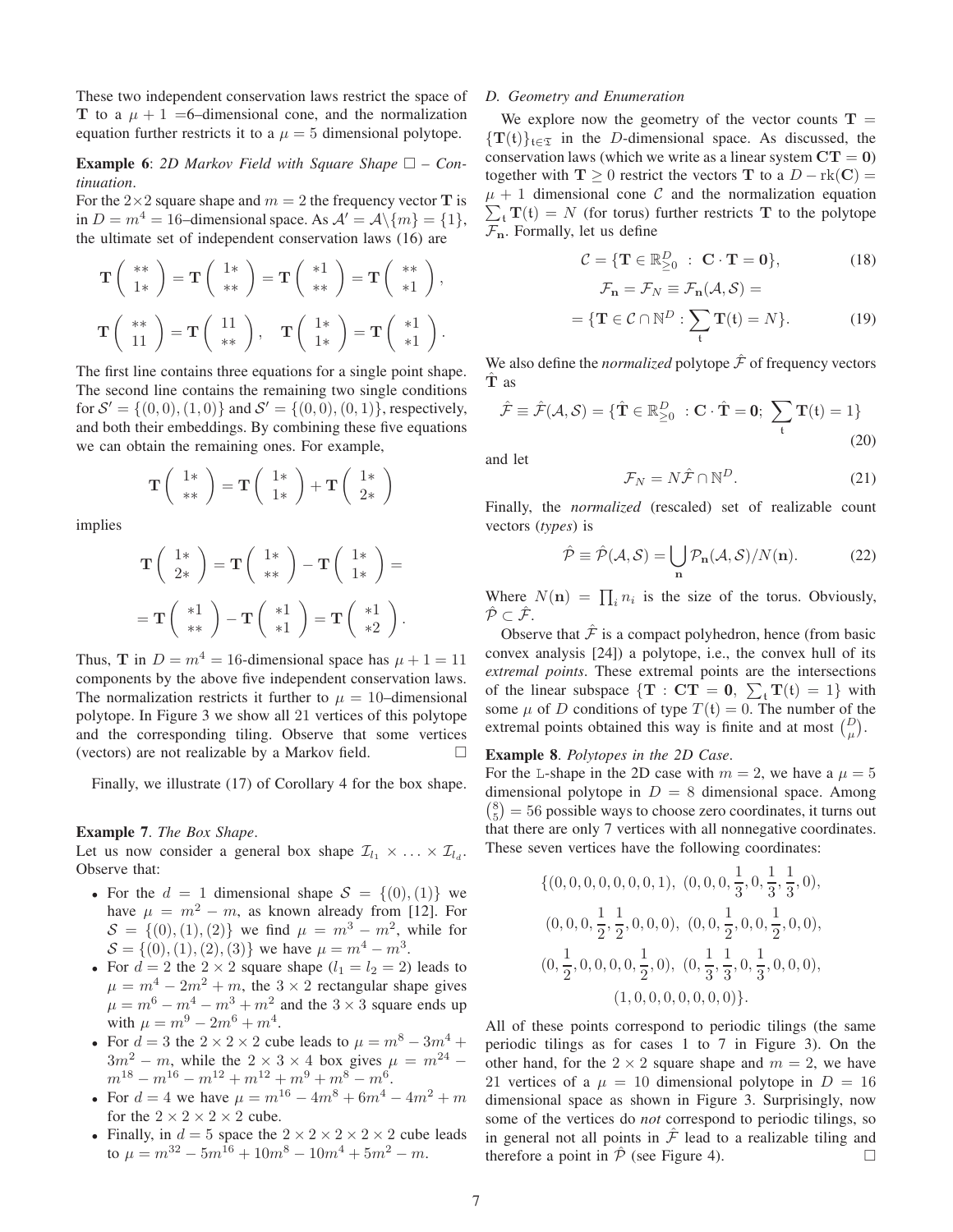

Figure 3. For  $m = 2$  and the  $2 \times 2$  square shape  $\Box$ , we show all 21 vertices (only nonzero coordinates are displayed) of the  $\mu = 10$  dimensional polytope in a  $D = 16$  dimensional space. On the right-hand side, we also show the corresponding realizable tilings: Four of them (14-17) cannot be realized. Periodic tilings 1-7 correspond to all 7 vertices for the L like shape.

Interestingly enough, we can prove that the topological closure of  $\hat{\mathcal{P}}$  is still a convex subset of  $\hat{\mathcal{F}}$ . This is illustrated in Figure 4 and proved below.

**Lemma 5.** *The closure*  $cl(\hat{\mathcal{P}})$  *of*  $\hat{\mathcal{P}}$  *in a torus is a convex subset of*  $\hat{\mathcal{F}}$ *.* 

Proof: To prove convexity of a closed set, it is enough to show that for any two points in this set, the point in the center between them is also in the underlying set. For every point  $\mathbf{T} \in \text{cl}(\overline{\mathcal{P}})$  one can find a sequence of periodic tilings, whose (rescaled) frequency vectors converge to this points.

Consider two sequences of fields:  $x'_i$  and  $x''_i$  such that their

frequency vectors converge to  $\hat{\mathbf{T}}'_i \to \hat{\mathbf{T}}'$  and  $\hat{\mathbf{T}}''_i \to \hat{\mathbf{T}}''$  as  $i \rightarrow \infty$ . We need to construct a sequence of fields  $x_i$  with frequency vectors  $\hat{\mathbf{T}}_i \rightarrow \hat{\mathbf{T}} = (\hat{\mathbf{T}}' + \hat{\hat{\mathbf{T}}}'')/2$ . For this purpose, having  $x'_i$  and  $x''_i$  with correspondingly  $\hat{T}'_i$  and  $\hat{T}''_i$  frequency vectors, we shall construct  $x_i$  field with  $\hat{T}_i$  frequency vector in at most  $\epsilon_i > 0$  distance from  $(\hat{\mathbf{T}}'_i + \hat{\mathbf{T}}''_i)/2$ , where  $\epsilon_i \to 0$  is some arbitrary sequence. To accomplish it we cover one half of a large torus with  $x'_i$  tiling and the second with  $x''_i$ . If the size of such a torus grows to infinity, the obtained frequency tends to  $(\hat{\mathbf{T}}'_i + \hat{\mathbf{T}}''_i)/2$ , as desired. П

The set  $\mathcal{F}_N$  consists of all integer points inside the polytope:  $N\hat{\mathcal{F}} \cap \mathbb{N}^D$ . The volume of  $N\hat{\mathcal{F}}$  is proportional to  $N^{\mu}$ , and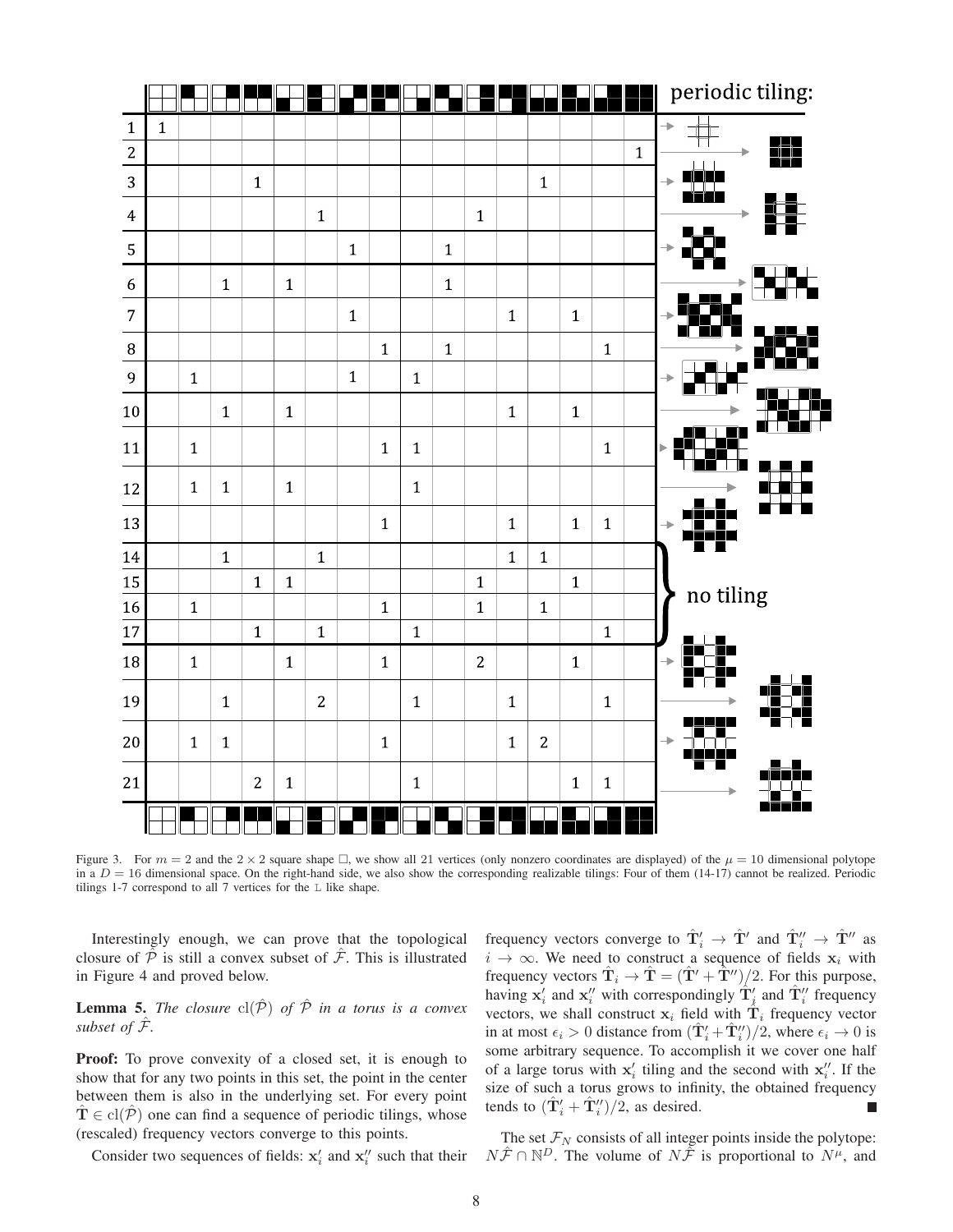

Figure 4. An illustration of the polytope  $\hat{\mathcal{F}}$ :  $\hat{\mathbf{T}}$  vectors realized by periodic tilings create some irregular subset of the lattice and while  $N \to \infty$  they densely cover some convex subset of  $\hat{\mathcal{F}}$ .

we expect the number of integer points inside also grows asymptotically as  $N^{\mu}$ . This is indeed the case by Ehrhart's theorem [9]:

**Theorem 6** (Ehrhart, 1967). *If*  $\hat{\mathcal{F}}_N$  *is the rational polytope*<sup>1</sup> *given by*

$$
\begin{array}{rcl}\n\mathbf{C}\mathbf{v} & = & N\mathbf{b}, \qquad \mathbf{b} \in \mathbb{Q}^D, \quad \mathbf{C} \in \mathbb{Q}^D \times \mathbb{Q}^D, \\
\mathbf{v} & \geq & 0, \qquad \mathbf{v} \in \mathbb{R}^D,\n\end{array}
$$

*then there exist a period*  $p \in \mathbb{N}$  *and real coefficients*  $c_{i,j}$  *such that*  $c_{\mu,j} \neq 0$  *for some j and* 

$$
|\mathcal{F}_N| = a_{\mu,j} N^{\mu} + a_{\mu-1,j} N^{\mu-1} + \dots + a_{0,j}
$$
  
if  $N \equiv j \pmod{p}$ 

*where*  $\mathcal{F}_N$  *is a set of integers points inside*  $\hat{\mathcal{F}}_N$ *, and*  $\mu$  *is the dimension of*  $\hat{\mathcal{F}}$ *, i.e.,*  $D - \text{rk}(\mathbf{C})$ *.* 

Indeed, by the construction the vertices of  $\mathcal{F}_N$  are solutions of a system of linear equations with integer coefficients (actually,  $\pm 1$ ), making it a rational polytope. Since  $\mathcal{F}_{n}$  upper bounds  $P_n$  (as a set), the volume  $N^{\mu}$  of  $\mathcal{F}_n$  provides an upper bound for the number of types. We need now a matching lower bound to prove that  $|\mathcal{P}_n(\mathcal{A}, \mathcal{S})| = \Theta(N^{\mu})$ . In Section III we construct such a bound, leading to the main result of this paper.

**Theorem 7.** *Consider the torus*  $\mathcal{O}_n$ *. There exist constants*  $0 < c<sup>-1</sup> \leq c<sup>+</sup>$  such that for  $n<sub>i</sub>$  large enough we have

$$
c^-N^{\mu} \le |\mathcal{P}_{\mathbf{n}}(\mathcal{A}, \mathcal{S})| \le c^+N^{\mu} \tag{23}
$$

*where, we recall,*  $N = n_1 \cdots n_d$ .

We should point out that in [12] for  $d = 1$  it was proved that  $|\mathcal{F}_N|$  is asymptotically equivalent to  $|\mathcal{P}_N|$ , that is,  $|\mathcal{F}_N|/|\mathcal{P}_N| \to 1$  as  $N \to \infty$ : the set of realizable types in dimension 1 is essentially given by the conservation laws. Remarkably, this seems not to be true in general in higher dimensions. However, in some special cases we can say more about  $|\mathcal{F}_N|$  but not necessary about  $|\mathcal{P}_N|$ . This is discussed in the next subsection.

We end this section with a conjecture related to the average redundancy of a code for a Markov field source. Consider a two-stage code for Markov fields:

# (type of  $x^n$ , position within the type).

If we denote by  $S(\mathbf{x}^n)$  the number of fields of the same type as  $x^n$ , then the code length  $L(x^n)$  is  $L(x^n) = \log(|\mathcal{P}_n|) +$ 

 $log(S(\mathbf{x}^n))$ . We proved in Theorem 7 that  $log(|P_n|) \sim$  $\mu$  log N, so to calculate the code length we need to estimate the size of *typical* types, that is, the number of fields of a typical type. But this is hard (see [11] for  $d = 1$  case). Nevertheless, we shall put forward the following conjecture.

Conjecture 1. *For a typical* x <sup>n</sup> *the number of fields of the same type is*

$$
S(\mathbf{x}^{\mathbf{n}}) \sim \frac{A}{N^{\mu/2}} 2^{NH}
$$

*where* H *is the entropy of the underlying Markov field and* A *is a constant.*

Provided the conjecture is true, the average redundancy becomes

$$
R_N = \mathbf{E}[L(\mathbf{x}^{\mathbf{n}})] - NH
$$
  
=  $\log O(N^{\mu}) + \log \left(\frac{A}{N^{\mu/2}} 2^{NH}\right) - NH$   
=  $\frac{\mu}{2} \log N + o(\log N).$  (24)

Proving (24) may be very challenging. But we have already made the first step by providing a precise formula for the number of free parameters  $\mu$  (the coefficient at  $\log N$ ), that is, actually formulating precisely a Rissanen-like lower bound for Markov fields.

# *E. Analytic Approach*

In [12] an analytic approach was used to enumerate  $\mathcal{F}_N$ (here  $N = n_1$ , the length of the underlying sequence) for  $d =$ 1. We first recall some results from [12] and then extend them to any dimension and shapes. We should point out, however, that through this approach we will only get better asymptotics for  $|\mathcal{F}_N|$  but not for  $|\mathcal{P}_N|$ . This is actually of interest on its own since it allows us to enumerate precisely the number of nonnegative solutions of a multidimensional system of linear Diophantine equations; not an easy task, as argued in [27].

Let us recall some facts from [12]. We first assume  $d = 1$ and enumerate  $\mathcal{F}_N$ . We accomplished it by finding the following generating function

$$
F_m^*(z) = \sum_{N \ge 0} |\mathcal{F}_N(m)| z^N
$$

and then taking the coefficient at  $z^N$  which is written as  $[z^N]F_m^*(z) = |\mathcal{F}_N(m, \mathcal{S})|.$ 

Let  $\mathbf{z} = \{z_t\}_{t \in \mathfrak{T}}$ , where in our case  $\mathfrak{t} = (\alpha, \beta) \in \mathcal{A}^2$  is a pair of symbols or in other words the shape is  $S = \{0, 1\}$ . We also write  $\mathbf{z}^{\mathbf{T}} = \prod_{\alpha\beta} z_{\alpha\beta}^{\mathbf{T}(\alpha\beta)}$ . We introduce a multidimensional generating function  $\sum_{\mathbf{T}} \mathbf{z}^{\mathbf{T}}$  that we estimate in two different ways for  $z_{\alpha\beta} = z_{y_\beta}^{\frac{y_\alpha}{y_\beta}}$  for some  $(y_\alpha)_{\alpha \in \mathcal{A}}$  vector:

$$
\sum_{\mathbf{T}} \mathbf{z}^{\mathbf{T}} = \prod_{\alpha\beta} \left( \sum_{\mathbf{T}(\alpha\beta)} \left( z \frac{y_{\alpha}}{y_{\beta}} \right)^{\mathbf{T}(\alpha\beta)} \right) =
$$

$$
= \prod_{\alpha\beta} \left( 1 - z \frac{y_{\alpha}}{y_{\beta}} \right)^{-1},
$$

<sup>&</sup>lt;sup>1</sup>A polytope with vertices in  $\mathbb{Q}^D$  is called a *rational polytope*.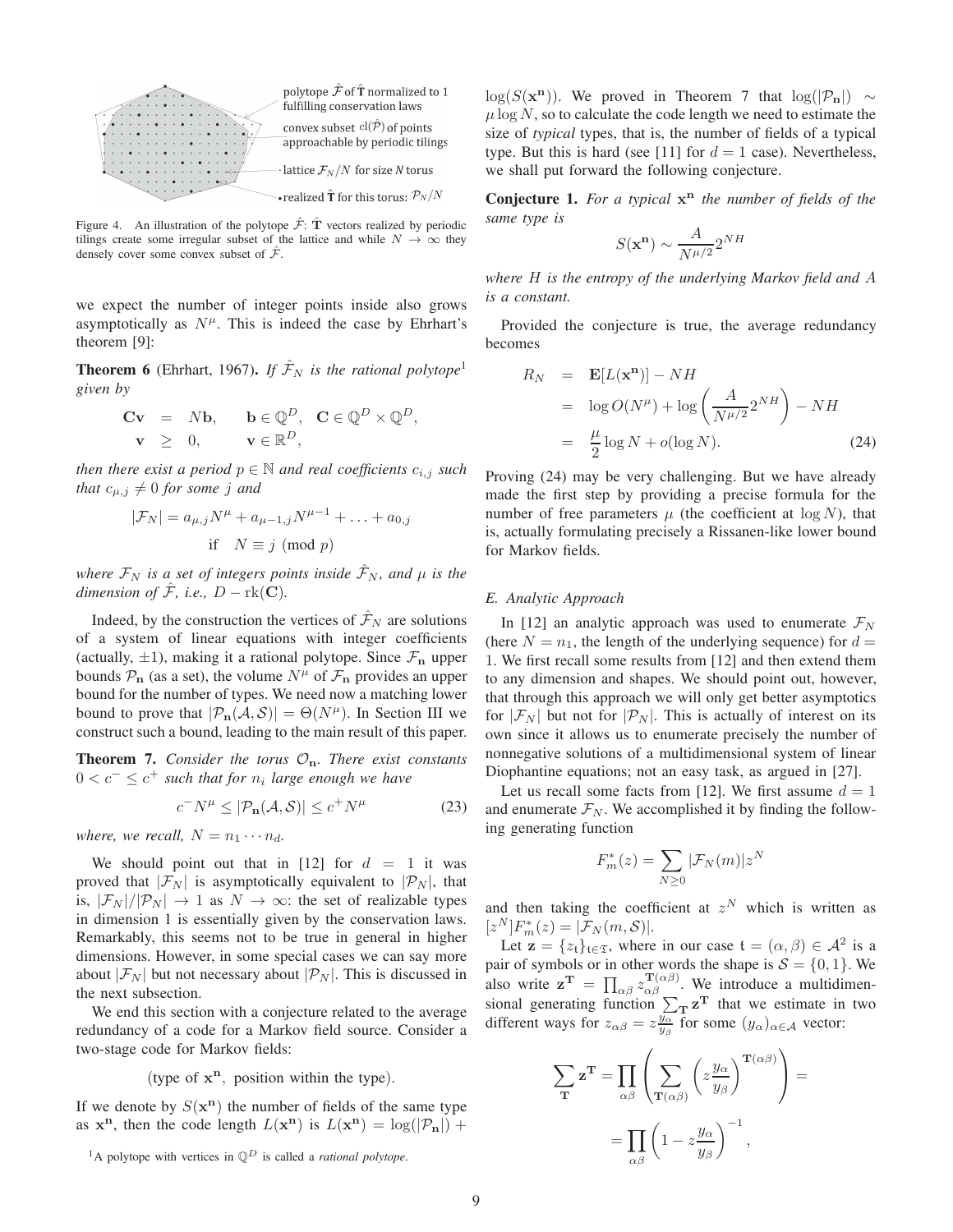$$
\sum_{\mathbf{T}} \mathbf{z}^{\mathbf{T}} = \sum_{\mathbf{T}} z^{\sum_{\alpha,\beta} \mathbf{T}(\alpha\beta)} \prod_{\alpha} y_{\alpha}^{\sum_{\beta} \mathbf{T}(\alpha\beta) - \sum_{\beta} \mathbf{T}(\beta\alpha)}.
$$

Now if  $\mathbf{T} \in \mathcal{F}_N$ , that is,

$$
\sum_{\alpha,\beta} \mathbf{T}(\alpha,\beta) = N, \qquad \sum_{\beta} \mathbf{T}(\alpha\beta) - \sum_{\beta} \mathbf{T}(\beta\alpha) = 0,
$$

then

$$
F_m^*(z) = \sum_{N\geq 0} |\mathcal{F}_N(m, \mathcal{S})| z^N =
$$

$$
= [y_1^0 y_2^0 \dots y_m^0] \prod_{\alpha, \beta=1}^m \left(1 - z \frac{y_\alpha}{y_\beta}\right)^{-1}
$$
(25)

where  $[\mathbf{y}^0]F(\mathbf{y}) \ := \ [y_1^0y_2^0 \dots y_m^0]F(\mathbf{y})$  denotes the zeroth power coefficient of  $F(y)$ .

There is a simple interpretation of formula (25): Its right hand side can be seen as a product of  $m<sup>2</sup>$  geometric series, while  $\alpha$ ,  $\beta$  terms correspond to " $\alpha\beta$ " pattern (pair) in our sequence. The auxiliary  $y$  variables are used to restrict  $T$  to those satisfying the conservation laws: each symbol should appear the same number of times on the left and on the right position of S. Thanks to the  $y_{\alpha}/y_{\beta}$  term, the power of  $y_{\alpha}$ increases by 1 every time  $\alpha$  appears in left position of " $\alpha\beta$ ", and decreases by 1 when it appears in the right position. However, in addition we have the normalization equation which allows us to eliminate one of the variables, for example by setting  $y_m = 1$ .

Let us now move to the multidimensional case  $d > 1$ . Each auxiliary variable corresponds to a single equation of the conservation laws. We can reduce the set of equations by considering only independent variables, as discussed in Theorem 3.

Let us start with some examples. For the L shape as in Example 2 we have  $S = \{(0, 0), (0, 1), (1, 0)\}\)$ , and

$$
F_m^*(z) =
$$
  
=  $[x_1^0 x_2^0 \dots x_m^0 y_1^0 y_2^0 \dots y_m^0] \prod_{\alpha,\beta,\gamma} \left(1 - z \frac{x_\alpha}{x_\beta} \frac{y_\alpha}{y_\gamma}\right)^{-1}$ 

where the auxiliary variables x now guard the conservation law in one direction, y in the other direction. In other words, the  $L$  shape tile  $t$  is marked as follows

$$
\left(\begin{array}{c}\gamma\\ \alpha\beta\end{array}\right)
$$

and then the conservation laws are

$$
\sum_{\beta\gamma} \mathbf{T} \begin{pmatrix} \gamma \\ \alpha\beta \end{pmatrix} = \sum_{\beta\gamma} \mathbf{T} \begin{pmatrix} \gamma \\ \beta\alpha \end{pmatrix},
$$

$$
\sum_{\beta\gamma} \mathbf{T} \begin{pmatrix} \gamma \\ \alpha\beta \end{pmatrix} = \sum_{\beta\gamma} \mathbf{T} \begin{pmatrix} \alpha \\ \gamma\beta \end{pmatrix}.
$$

We can choose  $x_m = y_m = 1$ . Interestingly enough, in this case  $\text{cl}(\hat{\mathcal{P}}) = \hat{\mathcal{F}}$  since both are spanned on 7 vertices in  $D = 8$ dimensional space, as shown in Figure 2. This, however, does not imply that  $|\mathcal{F}_N| \sim |\mathcal{P}_N|$ .

For the analogous 3D  $\mathbb{L}$  shape S  $\{(0, 0, 0), (0, 0, 1), (0, 1, 0), (1, 0, 0)\}\text{, we find}$ 

$$
F_m^* = [x_1^0 x_2^0 \dots x_m^0 y_1^0 y_2^0 \dots y_m^0 u_1^0 u_2^0 \dots u_m^0]
$$

$$
\prod_{\alpha,\beta,\gamma,\delta} \left(1 - z \frac{x_\alpha}{x_\beta} \frac{y_\alpha}{y_\gamma} \frac{u_\alpha}{u_\delta}\right)^{-1}
$$

and we can set  $x_m = y_m = u_m = 1$ . Using partial fraction expansions, as in [12], we can obtain asymptotic expressions for  $|\mathcal{F}_N|$ , as illustrated below.

**Example 8.** For  $m = 2$  in the 2D case and the L shape, we have

$$
F_2^*(z) = \frac{1 - z + z^2}{(z - 1)^6 (z + 1)^2 (z^2 + z + 1)}.
$$

Using the partial fraction expression we find after some algebra

$$
|\mathcal{F}_N(2,L)| = \frac{N^5}{12 \cdot 5!} + O(N^4).
$$

For the analogous 3D L shape when  $m = 2$  we arrive at

$$
F_2^*(z) = \frac{Q(z)}{D(z)}
$$

where  $D(z) = (z-1)^{13}(z+1)^5(z^2+1)(z^2+z+1)^3(z^4+1)$  $z^3 + z^2 + z + 1$  and  $Q(z) = 1 + 2z + 22z^2 + 50z^3 + 94z^4 +$  $138z^5 + 175z^6 + 184z^7 + 163z^8 + 120z^9 + 76z^{10} + 38z^{11} +$  $16z^{12} + 2z^{13} + z^{14}$ . Using the partial fraction decomposition and Cauchy's integral formula we find

$$
|\mathcal{F}_N(2,L)| = \frac{541}{4320} \frac{N^{12}}{12!} + O(N^{11})
$$

for large  $N$ .

Let us now look at a situation with a more subtle dependence between the conservation laws, for example for the  $2\times 2$ square shape in 2D discussed in Example 3. The first approach could be:

$$
F_m^*(z) = [x_{11}^0 x_{12}^0 \dots x_{mm}^0 y_{11}^0 y_{12}^0 \dots y_{mm}^0]
$$

$$
\prod_{\alpha,\beta,\gamma,\delta} \left(1 - z \frac{x_{\alpha\beta}}{x_{\gamma\delta}} \frac{y_{\alpha\gamma}}{y_{\beta\delta}}\right)^{-1}
$$

where we can initially set  $x_{mm} = y_{mm} = 1$ . This formula corresponds to  $S'$  and s being selected as  $S'$  =  $\{(0,0), (1,0)\}, \mathbf{s} = (0,1) \text{ and } \mathcal{S}' = \{(0,0), (0,1)\}, \mathbf{s} = (1,0)$ or the following marking of the square tile

$$
\left(\begin{array}{cc} \gamma & \delta \\ \alpha & \beta \end{array}\right).
$$

It leads to a complete set of conservation laws, but with some linear dependencies, as the conservation law for  $S' =$  $\{(0,0)\}\,$ ,  $\mathbf{s} = (1,1)$  can be induced in two ways. To ensure using only independent variables/conservation laws, we use Theorem 3 to deduce the set of independent conservation laws. This leads to

$$
F_m^* = [u_1^0...u_m^0v_1^0...v_m^0w_1^0...w_m^0x_{11}^0...x_{mm}^0y_{11}^0...y_{mm}^0]
$$

$$
\prod_{\alpha,\beta,\gamma,\delta} \left(1 - z\frac{u_\alpha}{u_\beta}\frac{v_\alpha}{v_\gamma}\frac{w_\alpha}{w_\delta}\frac{x_{\alpha\beta}}{x_{\gamma\delta}}\frac{y_{\alpha\gamma}}{y_{\beta\delta}}\right)^{-1}
$$

,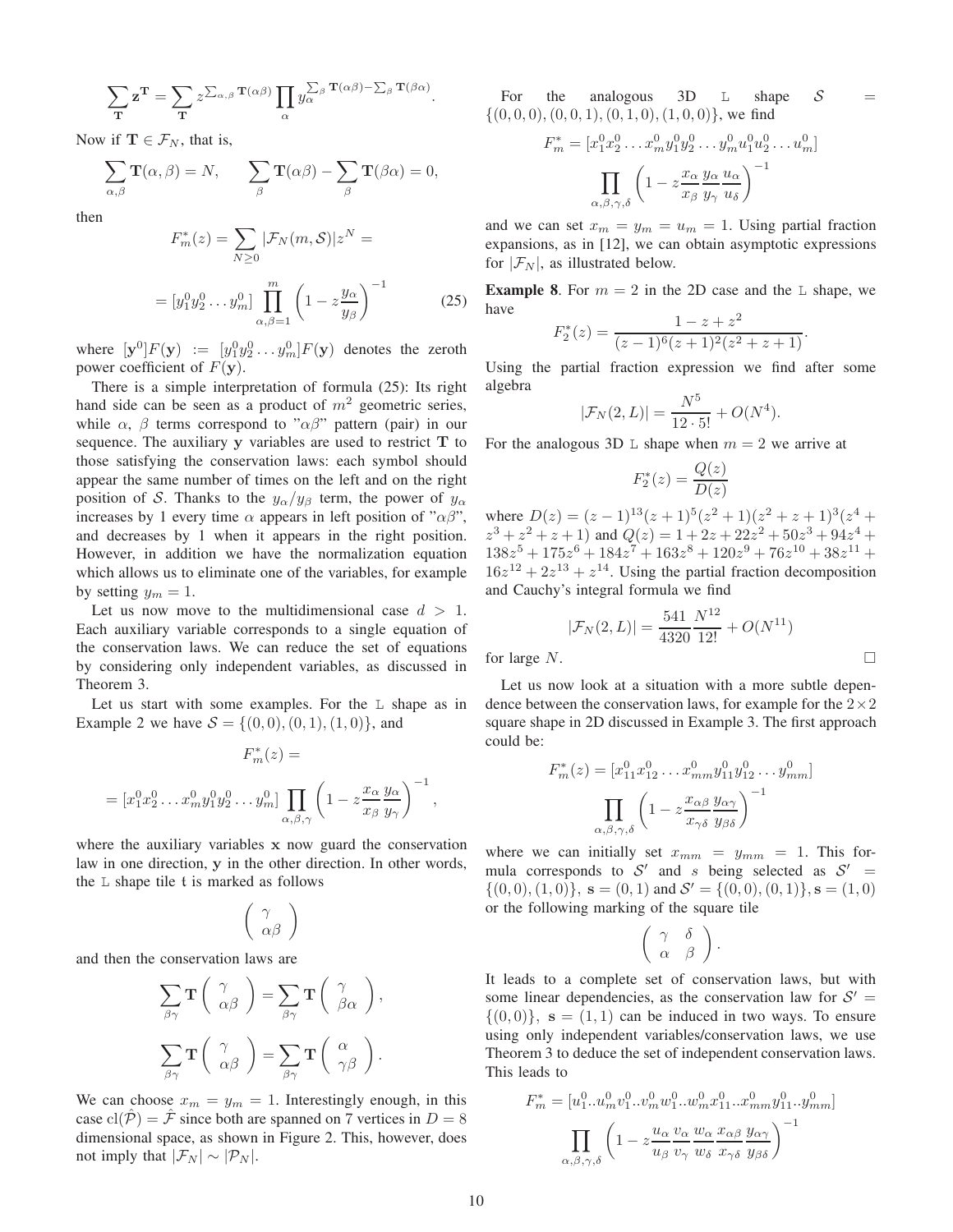where  $u_m = v_m = w_m = 1$  and  $x_{im} = x_{mi} = y_{im} = y_{mi} = w_{mi}$ 1 for any  $i \in \mathcal{A}$ .

**Example 9.** Consider  $m = 2$ . Then both approaches lead to

$$
F_2^*(z) = \frac{Q_1(z)}{(z-1)^{11}(z+1)^7(z^2+1)^3(z^2-z+1)(z^2+z+1)^3}
$$

where  $Q_1(z) = 1 + 2z^3 + 5z^4 + 2z^6 + 6z^7 + 8z^8 + 6z^9 +$  $2z^{10} + 5z^{12} + 2z^{13} + z^{16}$ , from which we find

$$
|\mathcal{F}_{\text{Size}}(2, \Box)| = \frac{5}{3456} \frac{N^{10}}{10!} + O(N^9)
$$

for large  $N$ .

For a general shape we consider the conservation laws (14), attach a variable y to each of them, and choose a fraction of some of these variables in the product of  $m^{|S|}$  geometric series to enforce the conservation laws by zeroing the power of these variables. This allows us to find a general expression for the underlying generating function, that is,

$$
F_m^*(z) =
$$
  
=  $[\mathbf{y}^0]$ 
$$
\prod_{\mathfrak{t}: \mathcal{S} \to \mathcal{A}} \left(1 - z \prod_{\mathcal{S}' \text{ embeddable in } \mathcal{S}, \; \varepsilon \neq \varepsilon_{\mathcal{S}'}} \frac{y_{\varepsilon^*(\mathfrak{t})}}{y_{\varepsilon^*_{\mathcal{S}'}(\mathfrak{t})}}\right)^{-1}
$$
(26)

where  $\varepsilon_{\mathcal{S}'}$  is the canonical embedding,  $[\mathbf{y}^0]$  denotes taking zeroth power of all used  $y_i$ .

# *F. Number of Types in a Box – An Upper Bound*

Finally, we comment on the number of types  $\tilde{\mathcal{P}}_{n}(m, S)$  in the box  $\mathcal{I}_n = I_{n_1} \times I_{n_2} \times \ldots \times I_{n_d} \subset \mathbb{Z}^d$ . We only discuss an upper bound, leaving establishing the proper growth to a forthcoming paper. Let  $x = x^n$  be a configuration in the box  $\mathcal{I}_n$ . Its type in the box is now defined by shifts (embeddings) that fit into the box, that is,

$$
\tilde{\mathbf{T}}(t) = |\{ \mathbf{s} \in \tilde{\mathcal{I}}_{\mathbf{n}} : \mathbf{x} |_{\mathcal{S} + \mathbf{s}} = t \} |
$$
  
where 
$$
\tilde{\mathcal{I}}_{\mathbf{n}} = \{ \mathbf{s} : \mathcal{S} + \mathbf{s} \subset \mathcal{I}_{\mathbf{n}} \}.
$$

We assume that  $0 \in S$  and  $\tilde{\mathcal{I}}_n \subset \mathcal{I}_n$ . We know that T in the torus satisfies the conservation laws  $C \cdot T = 0$ . For the box, however, we must re-define the type  $\tilde{T}$  by taking into account the boundary effect on  $T$ , that is,

$$
\tilde{\mathbf{T}}(\mathfrak{t}) = \mathbf{T}(\mathfrak{t}) - |\{\mathbf{s} \in \mathcal{I}_{\mathbf{n}}' : \mathbf{x}|_{\mathcal{S} + \mathbf{s}} = \mathfrak{t}\}|
$$
\nwhere\n
$$
\mathcal{I}_{\mathbf{n}}' = \mathcal{I}_{\mathbf{n}} \setminus \tilde{\mathcal{I}}_{\mathbf{n}},
$$
\n(27)

that is, we need to eliminate that shifts that drive  $S$  outside the box. Multiplying (27) by C and using  $C \cdot T = 0$  we find the following conservation laws for the box:

$$
\mathbf{C}\tilde{\mathbf{T}} = \mathbf{b}
$$
  
for  $\mathbf{b} = \mathbf{C} \cdot \mathbf{b}'$ ,  $\mathbf{b}' = (-|\{\mathbf{s} \in \mathcal{I}'_{\mathbf{n}} : \mathbf{x}|_{\mathcal{S} + \mathbf{s}} = \mathbf{t}\}|)_{\mathbf{t} \in \mathfrak{T}}$ .

Notice that the norm of the b' vector is bounded by the size of the boundary, that is,  $\sum_{t} |b'(t)| \leq |\mathcal{I}'_n|$ , which is of order  $\Theta(N/\min_i n_i)$ . Furthermore, the matrix C does not depend on the size of the boundary (only on  $S$  and  $m$ ), therefore the number of b is bounded by  $\Theta(N/\min_i n_i)$ . Finally, by the normalization

$$
\sum_{\mathfrak{t}} \tilde{\mathbf{T}}(\mathfrak{t}) = |\tilde{\mathcal{I}}_{\mathbf{n}}| =: \tilde{N},
$$

types  $\tilde{T}$  in the box are in a  $D - 1$  dimensional linear subspace. For every b, the conservation laws  $CT = b$ have  $O(N^{\mu})$  nonnegative solutions inside a polygon. The freedom of choosing  $\mathbf{b} \in \mathbb{N}^{rk(\mathbf{C})}$  allows us to shift this polygon in the remaining  $rk(C) = D - 1 - \mu$  dimensions by at most  $\Theta(N/\min_i n_i)$ , so that b is inside the ball of  $O((N/\min_i n_i)^{D-1-\mu})$  integer points. This leads to the upper bound  $O(N^{D-1}/(\min_i n_i)^{\text{rk}}(\tilde{C}))$  on the number of types. However, whether it is the right order of growth in this case remains an open question.

#### III. ANALYSIS

In this section we provide the proofs of Theorems 3 and 7.

#### *A. Proof of Theorem 3*

In Theorem 3 we present a complete set of independent conservation laws. Specifically, we take every subshape  $S'$ embeddable in  $S$  and select one of them as the canonical one. Then we consider all  $\mathfrak{t}': \mathcal{S}' \to \mathcal{A}'$  where  $\mathcal{A}' = \mathcal{A} \setminus \{m\}$  and the corresponding conservation laws  $(\hat{\epsilon}_{\mathcal{S}'} \mathbf{T})(\mathfrak{t}') - (\hat{\epsilon} \mathbf{T})(\mathfrak{t}') = 0$ for all other  $\hat{\epsilon}$  embeddings of this subshape. Observe that the dropped symbol  $m \in A$  is automatically included since the following holds:

$$
\mathbf{T}''({\mathfrak t}'\cup o_m)=\mathbf{T}'({\mathfrak t}')-\sum_{i\in{\mathcal A}'}\mathbf{T}''({\mathfrak t}'\cup o_i)
$$

where  $o_i$  is a single point/position outside  $t'$  that takes value  $i \in \mathcal{A}$  there. Clearly,  $T' = \hat{\epsilon}'(T)$  and  $T'' = \hat{\epsilon}''(T)$ , where  $\varepsilon'$ ,  $\varepsilon''$  are embeddings corresponding to t' and t'  $\cup$   $o_i$ .

To prove independence of the conservation laws, we have to define some order among them and show that C becomes triangular. We order the conservation laws by the size of  $S'$  (referred as height). We illustrate it in Figure 5, where the ordering of the columns is shown in gray leading to a triangular form of C.

To make this more formal, let us introduce a certain basis in the space  $\mathbb{R}^D$  of functions on the configurations on S. Fix the standard basis  ${e(t), t \in \mathfrak{T}(\mathcal{A}, \mathcal{S})}$ . For each tiling t, we can split out the *inessential part*, the cells  $\vert b \vert \in S$  where  $t(b) = m$ , and the *support* of t, i.e., the collection of boxes where  $t(b) \neq m$ . Alternatively we can enumerate the tilings t of S by the shape S' of their support, by the embedding  $\varepsilon$  of this support into  $S$ , and by the tiling of  $S'$  over the reduced alphabet  $A \setminus \{m\} =: A'$ . Such a basis vector we will denote as

$$
\mathbf{e}(\mathcal{S}',\pmb{\varepsilon},\mathfrak{t}).
$$

We will call the *height* of a basis vector  $e(S', \varepsilon, t)$  the size of its support, that is

$$
H\left(\mathbf{e}(\mathcal{S}',\boldsymbol{\epsilon},\mathfrak{t})\right)=|\mathcal{S}'|.
$$

Further, we assign to each basis vector its *weight*, defined as follows. We first denote by  $\#(b)$  the number of cells b.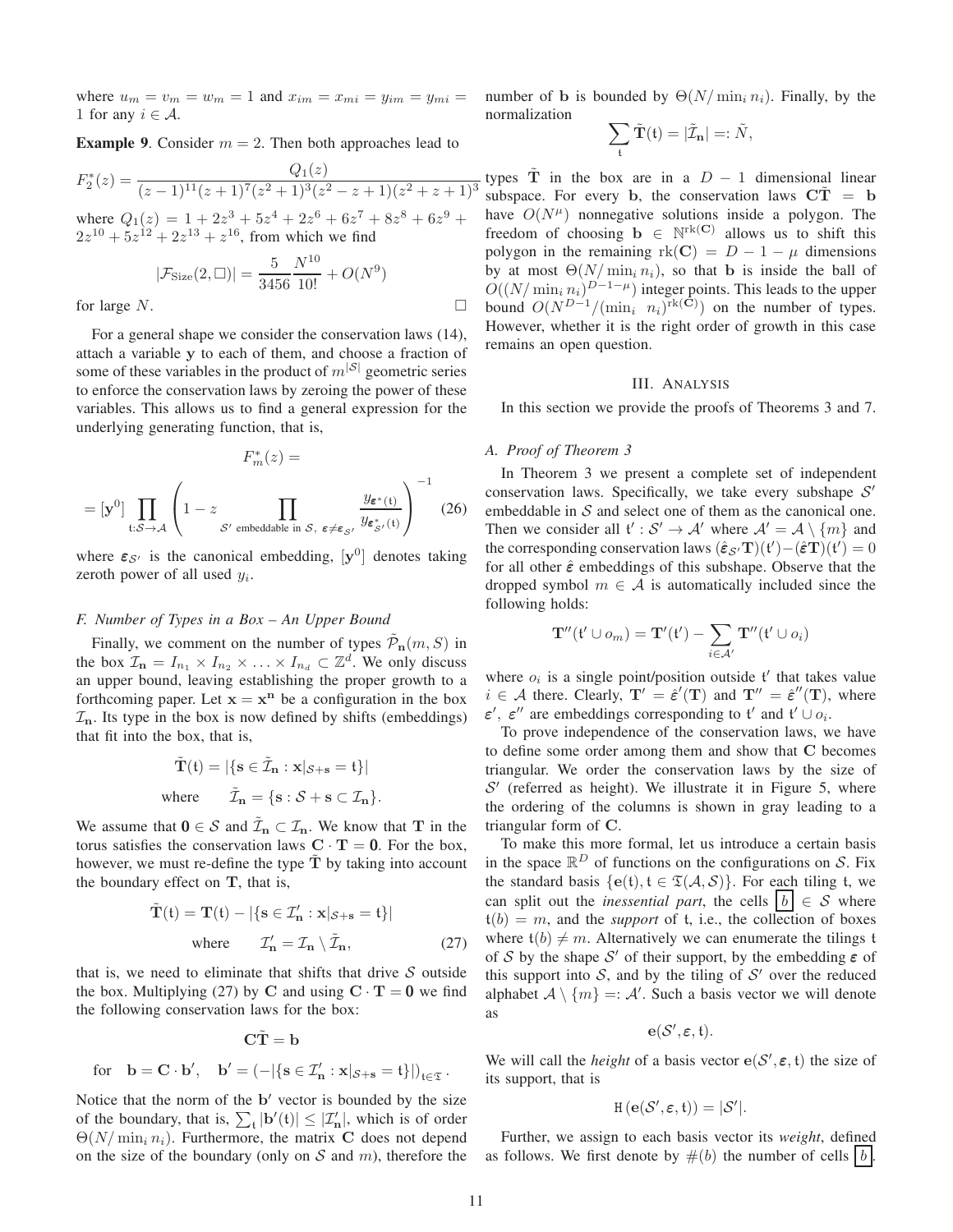|   | S' | $\mathbf{s}$ |    |              |              |      |      |      |      |              |              | II            |              |      |      |     |  |
|---|----|--------------|----|--------------|--------------|------|------|------|------|--------------|--------------|---------------|--------------|------|------|-----|--|
|   |    |              | 1  |              | $\mathbf{1}$ | -1   |      | $-1$ |      |              | 1            |               | $\mathbf{1}$ | -1   |      | - 1 |  |
| 2 |    |              |    | $\mathbf{1}$ | 1            | $-1$ | $-1$ |      |      |              |              | 1             | 1            | -1   | $-1$ |     |  |
| 3 |    |              |    |              |              | $-1$ | $-1$ | $-1$ | $-1$ | $\mathbf{1}$ | $\mathbf{1}$ | $\pm$ 1 $\pm$ | $\mathbf{1}$ |      |      |     |  |
| 4 |    |              | 1  | $\mathbf{1}$ | 1            | -1   |      |      |      | $-1$         |              |               |              | $-1$ |      |     |  |
|   |    |              | -1 |              |              | - 1  | - 1  |      |      |              |              | 1             |              |      |      |     |  |

Figure 5. The nonzero coordinates for all 5 conservation laws discussed in Theorem 3 for a  $2 \times 2$  box shape and  $m = 2$ : the upper row shows all  $D = 16$ squares corresponding to all tiles t. S' denotes the canonical embedding and s denotes shift for the second embedding in the  $(\hat{\epsilon}_{\mathcal{S}'}T)(t') - (\hat{\epsilon}T)(t') = 0$ conservation law. Reduced alphabet is  $\mathcal{A}' = \{1\}$ , so we need to consider only constant  $t' = 1$ .

Then we number all the cells of  $S$  and we assign the weight of b to be  $\epsilon^{\#(b)}$  for some small  $\epsilon > 0$ . The weight of a basis vector  $e(S', \varepsilon, t)$  is the sum

$$
\sum_{b \in \varepsilon(S')} \epsilon^{\#(b)}.
$$

There is nothing very specific about this choice of the weights; the only property we will use is that for small enough  $\epsilon$ , the weights corresponding to different embeddings of the same subshape  $S'$  are all different (which is easy to verify). In particular, for any embeddable  $S'$ , there exists a unique embedding  $\varepsilon_{\mathcal{S}'}$  of  $\mathcal{S}'$  having *maximal weight* among all such embeddings  $\varepsilon$  :  $S' \rightarrow S$ . We will be calling this basis vector the *anchor* of the embeddable shape  $S'$  and its embedding as *canonical*.

We group the basis vectors  $e(S', \varepsilon, t)$  according to their height (increasing left to right), and within each height by the support shape  $S'$  and within each group corresponding to a support shape  $S'$  by the tiling t of  $S'$  over the reduced alphabet  $A'$ . Finally, within each such group (corresponding to a given subshape  $S'$  and its tiling t), we order the basis vectors  $e(S', \varepsilon, t)$  by the *weight of the embeddings*  $\varepsilon$ . In particular, the anchor within each group is the rightmost element. This defines a complete ordering on the basis vectors.

Now we are ready to prove Theorem 3. We will be using the basis consisting of the standard vectors  $e(S', \varepsilon, t)$  ordered as described above, left to right. The rows of the (sub)matrix  $\mathbf{C}_m$  (defined in Theorem 3) correspond to the covectors

# $v_{(\mathcal{S}',\mathfrak{t},\varepsilon_{\mathcal{S}'},\varepsilon)}$ .

Each such covector has exactly two components,

$$
\mathbf{e}(\mathcal{S}',\pmb{\varepsilon}_{\mathcal{S}'},t)-\mathbf{e}(\mathcal{S}',\pmb{\varepsilon},t)
$$

in the group of height  $H(e(S', \varepsilon_{S'}, t)) = H(e(S', \varepsilon, t))$ ; all other components have *higher height*.

It follows that, if one augments  $\mathbf{C}_m$  by the rows with basis vectors  $e(S', \varepsilon_{S'} , t)$ , running over all embeddable subshapes  $S'$ , and their tilings t, then the leftmost vectors in the rows will be all different. Finally, sorting the rows according to these leftmost elements will result in the upper-triangular matrix.

This, in turn, implies that the basis elements

 $\mathbf{e}(\mathcal{S}', \boldsymbol{\varepsilon}_{\mathcal{S}'}, \mathfrak{t})$ 

span a complement to the kernel of  $\mathbf{C}_m$ , and therefore the kernel of C has dimension at most the number of tilings by symbols of  $A'$  of embeddable shapes  $S'$ .

Denote the subspace of  $\mathcal{V} \cong \mathbb{R}^D$  spanned by the basis vectors as

$$
L_{\mathcal{S}} := \mathbf{e}(\mathcal{S}', \varepsilon_{\mathcal{S}'}, \mathfrak{t}), \mathfrak{t} \in (\mathcal{A}')^{\mathcal{S}'}, \mathcal{S}' \text{embeddable into } \mathcal{S}.
$$

To prove that  $\text{Ker } \mathbf{C} = \text{Ker } \mathbf{C}_m$ , we will produce for any torus  $\mathcal{O}_n$  of sufficiently large n, a collection of tilings, of size  $\dim(L_{\mathcal{S}})$ , such that their frequency vectors, paired with the basis vectors spanning  $L_{\mathcal{S}}$ , result in a triangular matrix with  $\pm$  on the diagonal. This implies that Ker **C** = Ker **C**<sub>m</sub>.

Let  $n(S)$  be the smallest vector n such that the box  $\mathcal{I}_n$ contains  $S + S = \{a + b : a, b \in S\}$  (understood as the Minkowski sum). We will be always assuming that  $S$  is embedded into this interval (denoted as  $\mathcal{I}_{\mathcal{S}}$ ) in a fixed way.

Let  $f \in \mathfrak{T}(A, \mathcal{S})$  be a tiling of the shape S, and S' its support (i.e., the set of cells  $\vert b \vert$  where  $t(b) \neq m$ ), and t' the corresponding tiling of  $S'$  by symbols of the reduced alphabet  $A'$ . For any large enough torus  $\mathcal{O}_n$ , place a single copy of t, in an arbitrary way in the torus, extending it to the rest of the torus by the symbol  $m$ . Denote the corresponding frequency vector  $\mathbf{T}_{\mathcal{S}', \mathfrak{t}'}$ .

**Lemma 8.** Consider the matrix of scalar products  $T_{\mathcal{S}',t'}$ and  $e(S'', \varepsilon_{S''}, t'')$  where both  $S', t'$  and  $S'', t''$  run over *all embeddable subshapes and their tilings by the reduced alphabet. Then, if the subshapes are ordered by their heights, the matrix is upper triangular, with* 1/N *on the diagonal.*

**Proof.** The proof is straightforward: the type vector  $T_{\mathcal{S}',t'}$ is produced by scanning through the torus by the shifts of  $S$ . There is a unique position where the support lands on the anchor of  $S'$ , and all other positions are either not anchored (thus yielding zero products with the basis vectors  $e(S'', \varepsilon_{S''}, t''))$ , or have lower height. Г

We remark that one can modify the tiling of the torus: in lieu of a single copy of the interval containing a copy of  $S$ , one could tile  $\mathcal{O}_n$  with  $\Theta(N)$  copies of the shape  $\mathcal{S}'$ , supporting  ${\mathfrak t}'$ . In this case, the rescaled frequency vector  ${\mathbf T}/N$  would converge, as n increases, to some vector  $\mathbf{T}_{\mathcal{S}',\mathfrak{t}'} \in \hat{\mathcal{P}}$ .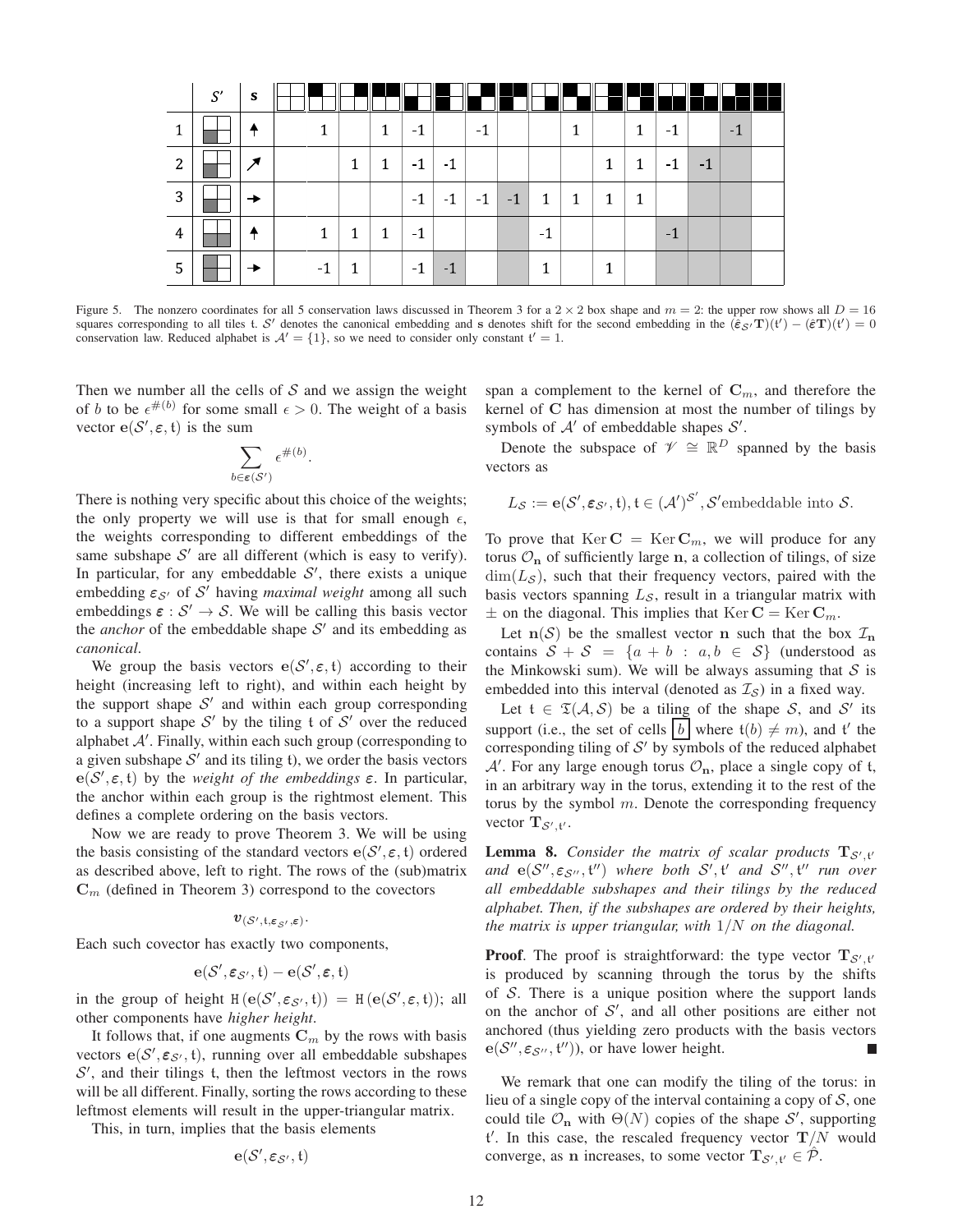| <u>ړ ا</u> |  |  |   |
|------------|--|--|---|
|            |  |  |   |
|            |  |  |   |
|            |  |  |   |
|            |  |  |   |
|            |  |  |   |
|            |  |  | 1 |

Figure 6. Example of a 6-cell shape  $S'$  in its lowest position.

# *B. Proof of Corollary 4*

By Theorem 3, we need to sum  $(m-1)^{|\mathcal{S}'|}$  over all shapes embeddable into  $S$  as in (16). Among all possible embeddings, there is a unique one that is (lexicographically) minimal. One can think about a gravity force pointing along the vector  $(-1, \ldots, -1)$  and forcing S' to slide inside the box S to its lowest position. Clearly, this lowest position is characterized by the condition that  $S'$  has non-empty intersection with the lowest  $k$ -th coordinate layer

$$
\mathsf{L}_k = I_{l_1} \times \ldots \times \{1\} \times \ldots \times I_{l_d}
$$

(here  $\{1\}$  stands in k-th place in the product), for each  $k \in$  $\{1, \ldots, d\}$ ; see Figure 6.

Alternatively, the sum we need to evaluate is the total number of all tilings of the box shape  $S$  with each of the layers  $L_k, k = 1, \ldots, d$ , containing at least one cell marked with a symbol of the reduced alphabet  $A'$ .

The set of tilings with at least one cell in  $L_k$  marked by an element of  $A'$  is, clearly, the complement of the set of all tilings with the tilings having *all cells in*  $L_k$  *marked with* m. Denote the latter set of such tilings by  $M_k$ . The size of the set of tilings we are interested in is therefore,

$$
|\mathfrak{T}(\mathcal{S})|-\sum_k |M_k|.
$$

By inclusion-exclusion, this is equal to

$$
\sum_{J \subset \{1,\dots,d\}} (-1)^{|J|} |\cap_{j \in J} M_j|,
$$

where the summation is over all subsets of  $\{1, \ldots, d\}$  (for the empty subset, we take the summand to be  $|\mathfrak{T}(\mathcal{S})|$ .

The cardinality of the set  $\cap_{i\in J}M_i$  is, clearly, the number of all tilings which have cells in  $\bigcup_{j\in J} L_j$  equal to m, which is, obviously, the number of all tilings of  $S - \cup_{i \in J} L_i$ . Put together, these formulae imply the corollary.

# *C. Proof of Theorem 7*

Since  $\mathcal{P}_n \subset \mathcal{F}_n$  and  $\hat{\mathcal{F}}$  is a convex polytope, we conclude the upper bound on  $|\mathcal{P}_n|$  from the Ehrhart's Theorem 6 applied to  $\mathcal{F}_n$ . Therefore, we can now focus on establishing a lower bound. We will accomplish it by constructing a family of tilings with a set of frequency vectors growing as  $N^{\mu}$ . Specifically, we will first construct building blocks:  $\mu + 1$ small linearly independent tilings. Then we will construct large tilings by concatenating these small ones, obtaining a regular lattice of frequency vectors in the  $\mu$  dimensional simplex on these  $\mu + 1$  vertices.



Figure 7. An illustration to the construction in Lemma 9: We place a tile with  $|$  possible patterns in the torus with all remaining positions filled with symbol m. The number of such fields is equal to  $D-rk(C) = 2^6-19 = 45$ , as desired.

Let us first observe that if the torus is not large enough, there are some additional constraints due to the cyclical boundary condition. For example, in 1D case for  $S = \{0, 1, 2\}$  and torus/cycle  $\mathcal{O} = \{0, 1, 2, 3\}$ , the tile "111" automatically enforces the tile having "1\*1", where "\*" is any letter on the remaining position. These additional constraints can reduce the dimension of realizable frequency vectors. For example for  $3 \times 2$  rectangular shape and  $m = 2$ , there are only 21 linearly independent possible tilings of a  $3 \times 3$  torus. For  $4 \times 3$  torus this number grows to 42, and finally saturates at the promised value  $\mu + 1 = 45$  for a  $5 \times 3$  torus.

In the next lemma we construct  $\mu + 1$  linearly independent frequency vectors. To formulate it, we need to define the *width* of the shape S as the smallest  $(w_1, \ldots, w_d) \in \mathbb{N}^d$  such that for some shift  $S \subset I_{w_1} \times \ldots \times I_{w_d}$ .

**Lemma 9.** *If*  $n_i \geq 2w_i - 1$  *for all*  $i = 1, \ldots, d$ *, then there exist*  $\mu + 1$  *tilings of*  $\mathcal{O}_n$  *with linearly independent frequency vectors.*

Proof: We will construct these tilings as

$$
\operatorname{Conf}^0(\mathcal{D}) :=
$$
  
= {**x** :  $\mathcal{O}_n \to \mathcal{A}$  : **x**(**a**) =  $m$  for all **a**  $\in \mathcal{O}_n \setminus \mathcal{S}$ },

that is, the torus is filled with  $m \in A$  outside the S shape. The remaining  $|S|$  values  $x|_S$  can be selected in  $m^{|S|} = D$ ways, which is more than  $\mu + 1 = D - \text{rk}(\mathbf{C})$ . However, this set contains tilings differing only by a shift and hence having identical frequency vectors. For a given field  $x \in \text{Conf}^0(\mathcal{D})$ , let  $S' \subset S$  be a subset on which the corresponding tiling t' has values different than  $m$ , that is,

$$
\mathcal{S}' = \{ \mathbf{a} : \mathbf{x}(\mathbf{a}) \in \{1, \dots, m - 1\} \} \subset \mathcal{S}.
$$
 (28)

Observe that if  $S' + s \subset S$  for some  $s \in \mathbb{Z}^d$ , then there exists an element of Con $f^0(D)$  differing from x only by the shift s. There are  $|\{s : S' + s \subset S\}| - 1$  such elements of Conf<sup>0</sup>( $D$ ) having identical frequency vector. For given  $S'$ there are  $(m-1)^{|\mathcal{S}'|}$  such situations  $(\mathbf{x}|_{\mathcal{S}'})$ , thus from the initial  $|Conf^{0}(\mathcal{D})| = m^{|\mathcal{S}|}$  tilings we need to subtract

$$
\sum_{\mathcal{S}' \subset \mathcal{S}} (m-1)^{|\mathcal{S}'|} \left( |\{\mathbf{s} : \mathcal{S}' + \mathbf{s} \subset \mathcal{S}\}| - 1 \right)
$$

redundant shifted copies. This gives exactly  $rk(C)$  as in (16). Finally, if we count only once all elements of  $Conf^{0}(\mathcal{D})$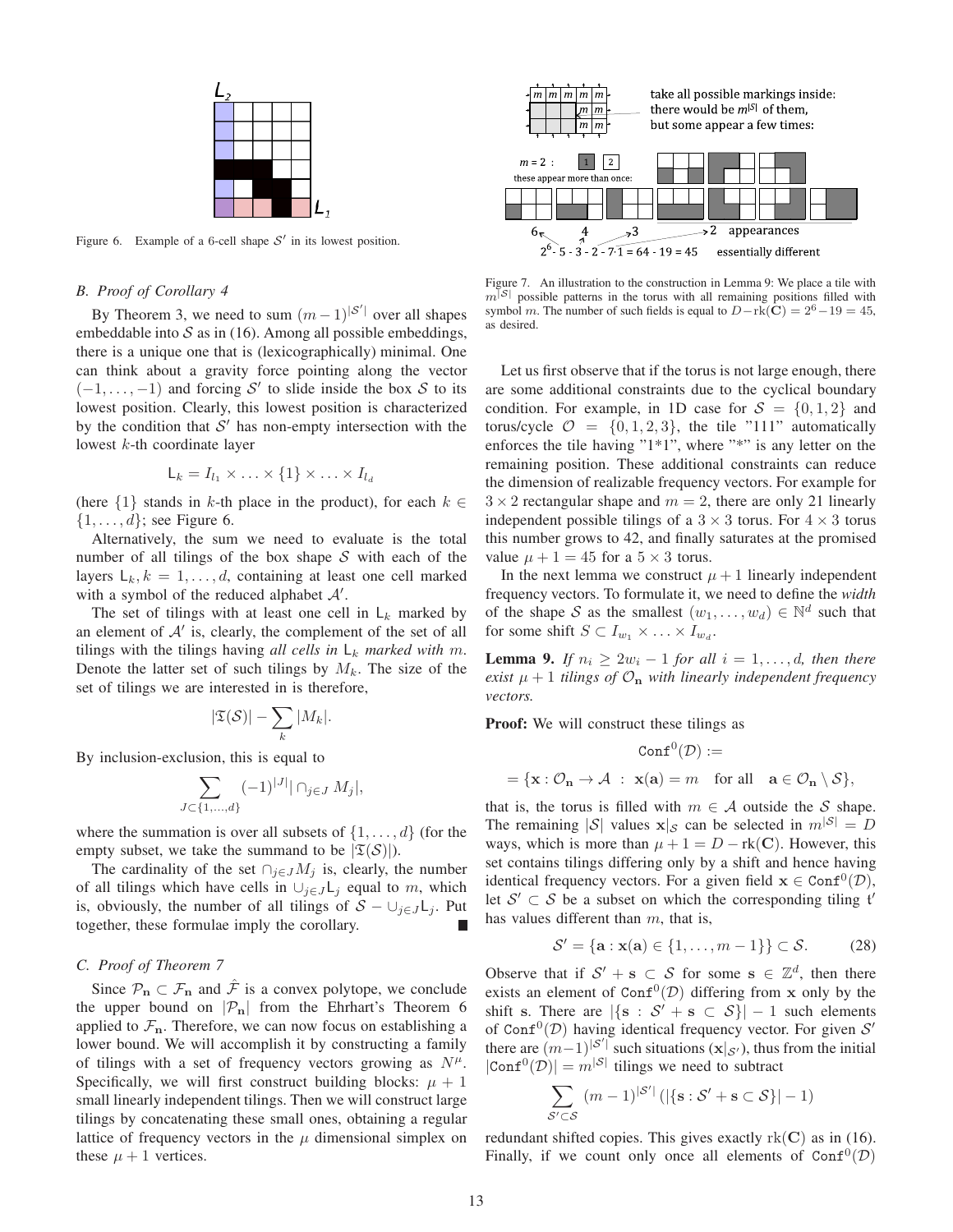

Figure 8. Illustration to Lemma 10.

differing by a shift, then their number is exactly  $m^{|S|}$  –  $rk(C) = \mu + 1$  as desired. This is illustrated in Figure 7 for  $m = 2$ .

It remains to show that this set of  $\mu + 1$  frequency vectors is linearly independent. This is in essence already shown in the proof of the Theorem 3: we exhibited a collection of  $\mu$  + 1 covectors such that the pairing matrix of these covectors with the type vectors we constructed is upper triangular, in the ordering constructed there. The result follows immediately.

To continue our construction, we now concatenate the just constructed tilings of size  $2w - 1$  designing a set of tilings of size growing as desired  $N^{\mu}$ . Generally, such concatenation can lead to some new tiles near the boundary, but this problem disappears if concatenated tilings are identical on the *envelope* defined as

$$
E = (I_{n_1} \times \ldots \times I_{n_d}) \setminus (I_{n_1-w_1+1} \times \ldots \times I_{n_d-w_d+1})
$$

which we assume to hold. To complete the proof, we need another simple lemma.

Lemma 10. If  $x^1$ ,  $x^2$  tilings of size n and frequency vectors  $\hat{\mathbf{T}}^1$ ,  $\hat{\mathbf{T}}^2$  are identical on the envelope E, that is,  $\mathbf{x}^1|_E = \mathbf{x}^2|_E$ , *then the frequency vector of a tiling constructed by concatenating them is*  $\hat{\mathbf{T}}^{12} = (\hat{\mathbf{T}}^1 + \hat{\mathbf{T}}^2)/2$ .

Proof: Observe that the resulting tile appears in all positions from both original tilings. But the size of the torus is twice as big leading to the average frequency vector  $\hat{T}^{12} = (\hat{T}^1 +$  $\hat{T}^2$ )/2. This is illustrated in Figure 8.

We are now in the position to complete the **proof** of **Theorem 7.** For  $n_i \geq 2w_i - 1$ , we construct a family of periodic tilings for which the set of frequency vectors grows like  $N^{\mu}$ . We take  $\mu + 1$  tilings with linearly independent size 2w – 1 frequency vectors  $\hat{\mathbf{T}}^1, \dots, \hat{\mathbf{T}}^{\mu+1}$  as discussed in Lemma 9. We can concatenate them into larger tori and then the resulting frequency vector corresponds to a convex combination. Thus the resulting frequency vectors are

$$
\left\{\frac{a_1\hat{\mathbf{T}}^1 + \ldots + a_{\mu+1}\hat{\mathbf{T}}^{\mu+1}}{a_1 + \cdots + a_{\mu+1}} : \forall_i \ a_i \in \mathbb{N}, \ \sum_i a_i = \frac{N}{N'}\right\}
$$

where  $N' = \prod_i (2w_i - 1)$  and  $a_i$  is the number of tiles with the frequency vector  $\hat{\mathbf{T}}_i$ . Observe now that the size of this discrete simplex is determined by the number of integer solutions of

$$
\sum_i a_i = \frac{N}{N'}
$$

which is

$$
\binom{N/N'+\mu-1}{\mu} = O(N^{\mu}).
$$

This implies the existence of a lower bound when  $n_i$  are integer multiplies of  $2w_i-1$ . In the general case we can fill the remaining positions with  $m$ . This completes the construction of a lower bound, and the proof of Theorem 7.

#### **REFERENCES**

- [1] F. Ardila and R. Stanley, Tilings, Clay Public Lecture at the IAS/Park City Mathematics Institute,<br>July, 2004; see also the Clay Institute webasite: webasite: http://www.claymath.org/library/senior-scholars/ stanley-ardila-tilings.pdf
- [2] M. Beck and S. Robins, *Computing the Continuous Discretely*, Undergraduate Texts in Mathematics. New York: Springer, 2007.
- [3] P. Billingsley, Statistical methods in Markov chains, *Ann. Math. Statistics*, 32, 12-40, 1961.
- [4] T. Cover and J.A. Thomas, *Elements of Information Theory*, John Wiley & Sons, New York, 1991.
- [5] I. Csziszár and J. Körner, *Information Theory: Coding Theorems for Discrete Memoryless Systems*, Academic Press, New York, 1981.
- [6] I. Csziszár, The method of types, *IEEE Trans. Information Theory*, 44, 2505-2523, 1998.
- [7] L. Davisson, Universal noiseless coding, *IEEE Trans. Inf. Theory*, 19, 783–795, 1973.
- [8] M. Drmota and W. Szpankowski, Precise minimax redundancy and regret, *IEEE Trans. Information Theory*, 50, 2686-2707, 2004.
- [9] E. Ehrhart, Sur une probleme de geomtrie diophantine lineaire, *J. reine angew. Math.*, 227, 1-29, 1967.
- [10] M. Feder, N. Merhav, and M. Gutman, Universal prediction of individual sequences, *IEEE Trans. Information Theory*, 38, 1258–1270, 1992.
- [11] P. Jacquet and W. Szpankowski, Markov types and minimax redundancy for Markov sources, *IEEE Trans. Information Theory*, 50, 1393-1402, 2004.
- [12] P. Jacquet, C. Knessl, W. Szpankowski, Counting Markov types, balanced matrices, and Eulerian graphs. *IEEE Transactions on Information Theory* 58(7), 4261-4272, 2012.
- [13] P. Kasteleyn, The statistics of dimers on a lattice. I. The number of dimer arrangements on a quadratic lattice, *Physica*, 27 (12), 1961.
- [14] R. Kindermann and J. Snell, *Markov Random Fields and Their Applications*, American Mathematical Society, 1980.
- [15] R. Kenyon, The planar dimer model with boundary: a survey, Directions in mathematical quasicrystals, CRM Monogr. Ser. 13, Providence, R.I.: American Mathematical Society, 307-328, 2000.
- [16] S. Lang, *Linear Algebra*, Springer, New York, 1976.
- [17] A. Martín, G. Seroussi, and M. J. Weinberger, Type classes of tree models, *IEEE Trans. Inf. Theory*, 58, 4077-4093, 2012. *Proc. ISIT 2007*, Nice, France, 2007.
- [18] N. Merhav and M. J. Weinberger, On universal simulation of information sources using training data, *IEEE Trans. Inf. Theory*, 50, 1, 5-20, 2004.
- [19] D. Metzler and W. Croft, A Markov random field model for term dependencies, *SIGIR'05*, Salvador, Brazil, 2005.
- [20] M´ezard and A. Montanari, *Information, Physics, and Computation*, Oxford University Press, 2009.
- [21] I. Pak, Tile invariants: New survey, *Theoretical Computer Science*, 303, 303-331, 2003.
- [22] Y. Rachlin, R. Negi and P. Khosla, Sensing capacity for Markov random fields, *Proc. IEEE Int. Symp. Inf. Theory*, Adelaide, 2005.
- [23] J. Rissanen, Fisher information and stochastic complexity, *IEEE Trans. Information Theory*, 42, 40-47, 1996.
- [24] R. Rockafellar, *Convex Analysis*, Princeton University Press, 1996.
- [25] G. Seroussi, On universal types, *IEEE Trans. Information Theory*, 52, 171-189, 2006.
- [26] P. Shields, Universal redundancy rates do not exist, *IEEE Trans. Information Theory*, 39, 520-524, 1993.
- [27] R. Stanley, *Enumerative Combinatorics*, Vol. II, Cambridge University Press, Cambridge, 1999.
- [28] W. Szpankowski, *Average Case Analysis of Algorithms on Sequences*, Wiley, New York, 2001.
- [29] P.O. Vontobel, Counting in graph covers: A combinatorial characterization of the Bethe entropy function, *IEEE Trans. Information Theory*, 59, 6018-6048, 2013.